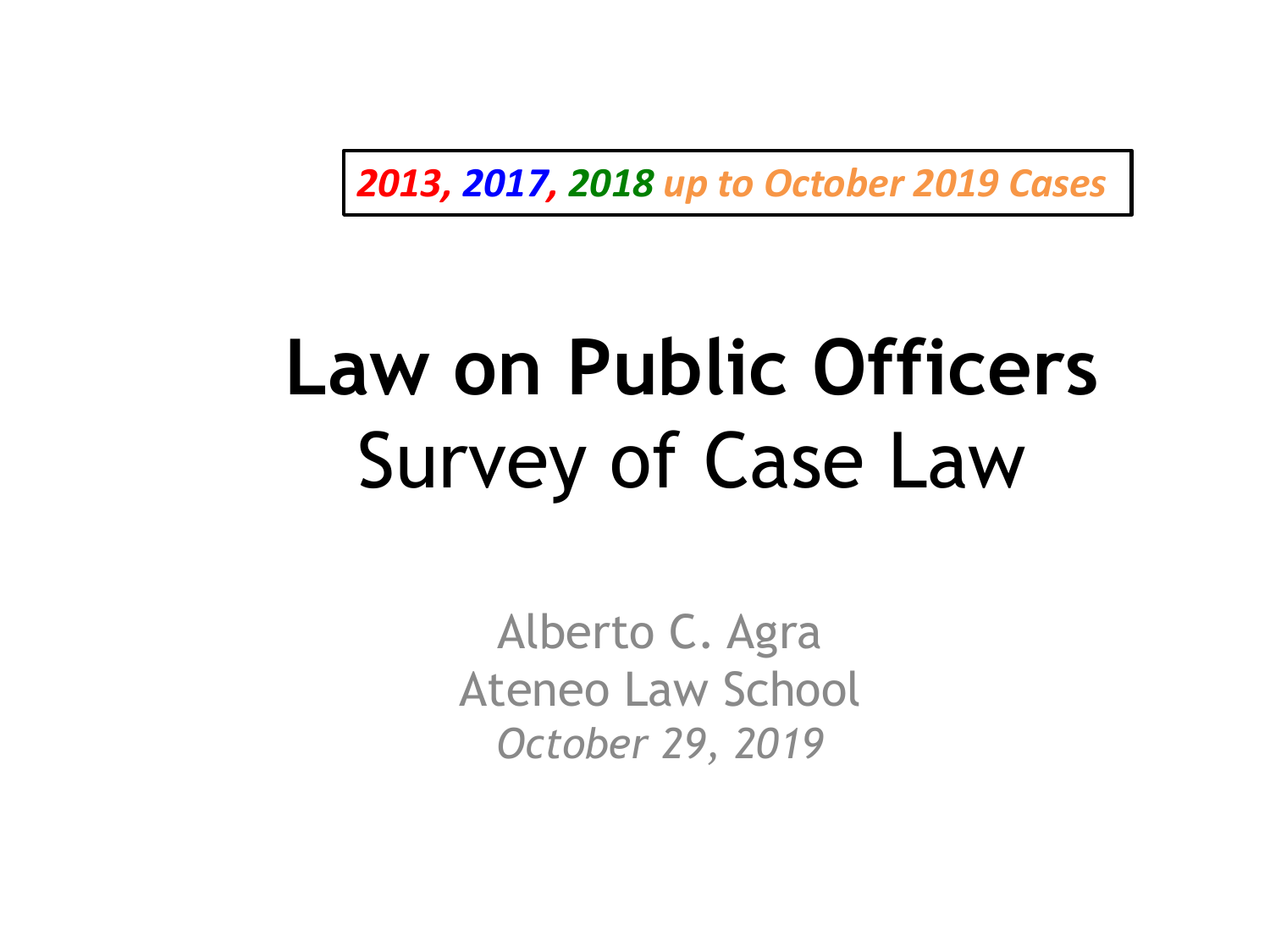- $\circ$  Elements of Public Office: (1) Creation by law or by authority of law; (2) *Sovereign function*; (3) Defined powers and functions; (4) Performed independently or under the control of a higher authority; (5) Continuing and permanence (ad-hoc body can be a public office if all elements present; Compensation not an element; Consultancy service is not considered government service
- $\circ$  Assumption of public office is impressed with the paramount public interest that requires the highest standards of ethical conduct; person aspiring for public office must observe honesty, candor, and faithful compliance with the law
- $\circ$  There are special laws governing the (1) conduct of public officers and employees; (2) acts and omissions that are considered as misconduct in public office; and (3) penalties that are especially imposable to erring public officials and employees. These are based on substantial distinctions and do not amount to an unreasonable classification or unfair treatment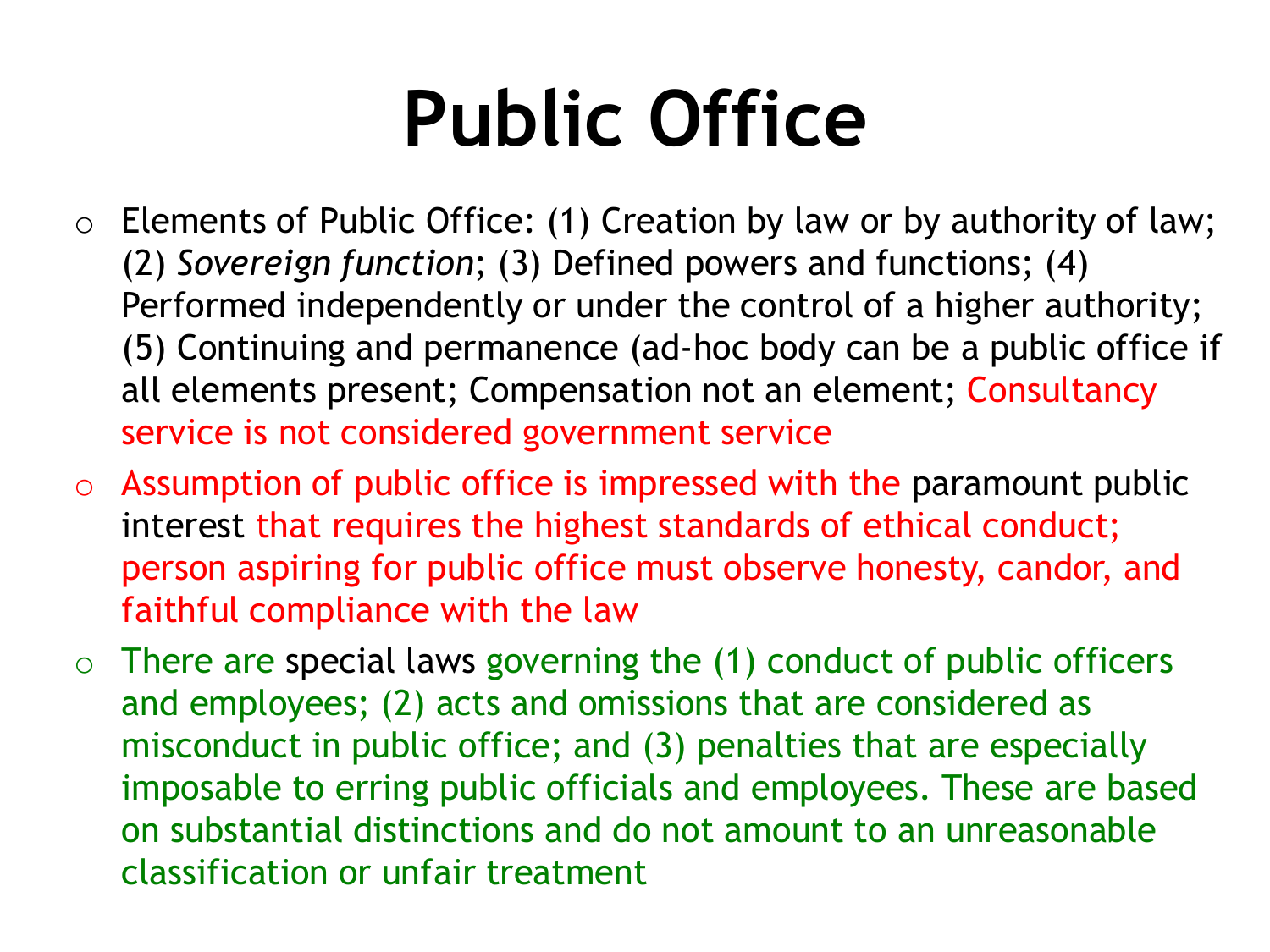Examples of Public Officers or Employees/ Offices (with sovereign functions)

- 1. Chairperson of National Centennial Commission (showcase Filipino heritage; even if no compensation)
- 2. Student Regent of UP (powers of administration)
- 3. Private Sector Representative of National Book Development Board (development of book industry)
- 4. Executive Assistant of Chairman of Presidential Anti-Graft Commission (office created by the President and under OP)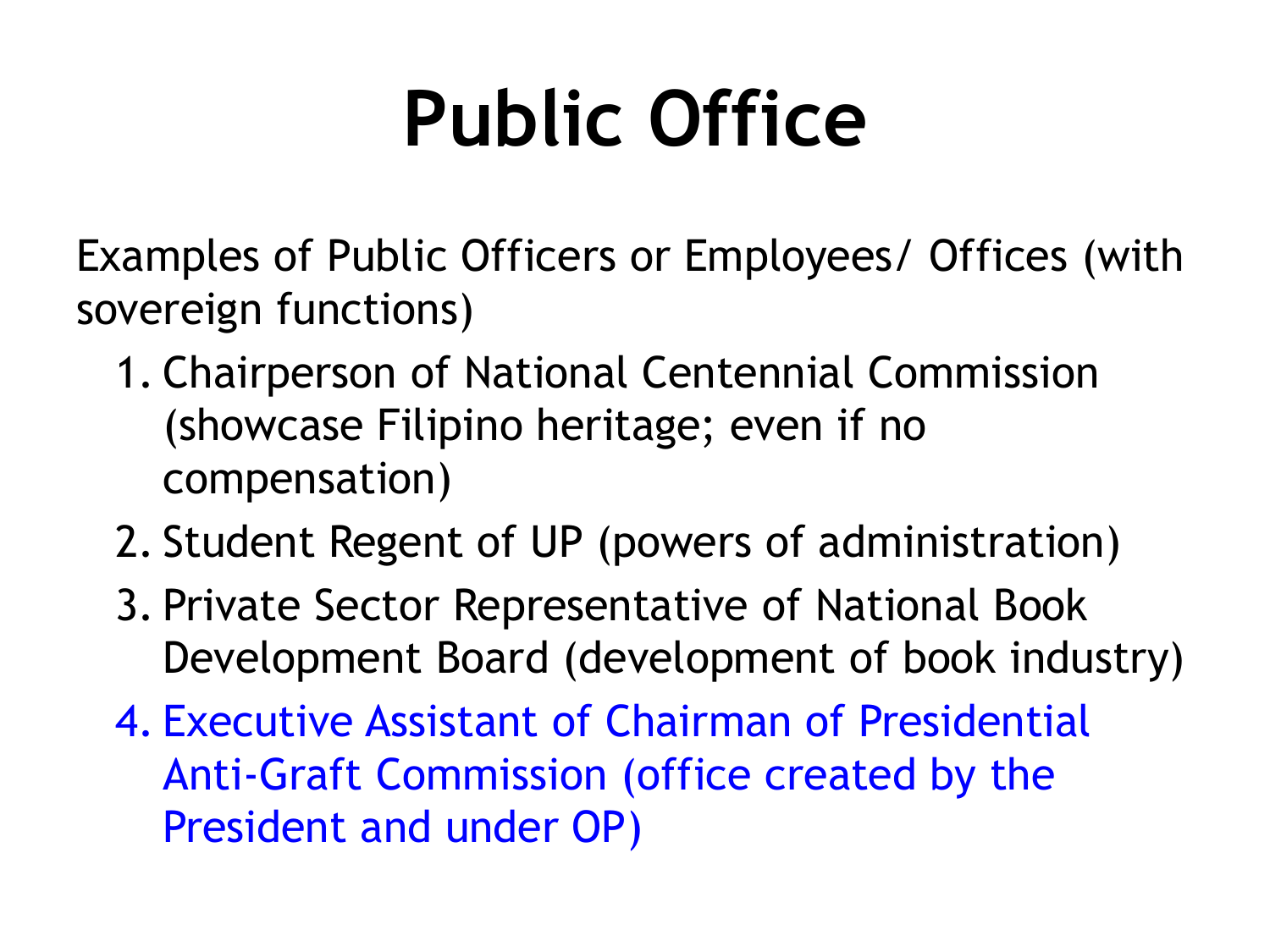- $\circ$  Public office is a public trust. There is no vested right to a public office or an absolute right to remain in office that would be violated should the decision of the Ombudsman be immediately executed; ATO officials cannot demand automatic absorption in CAAP
- o 2 kinds of duties of public officers: (1) duty owing to public (e.g. promulgation of rules, not liable if rules declared void) and (2) duty owing to private individuals (liable if special injury on account of malfeasance or nonfeasance)
- o Act with highest degree of excellence and professionalism (liable if not file case before SSS if claim doubtful)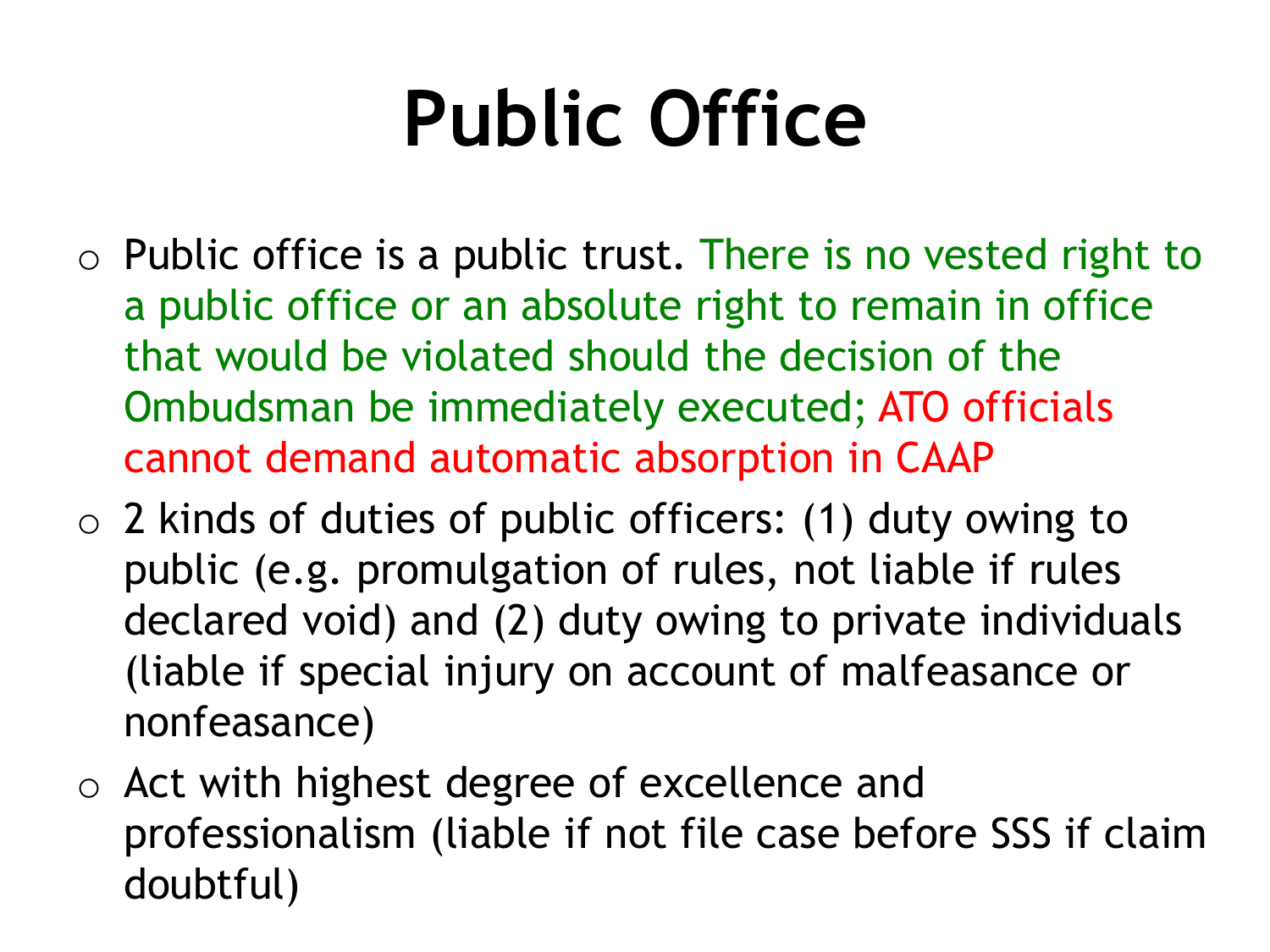- o Qualifications of Officers: germane/ rational connection between office and qualifications; constitutional and statutory (e.g. citizenship, age, residency, literacy, education, voter registration, political affiliation, civil service exam, recommendation)
- o Qualifications under the Constitution cannot be waived or bargained
- o Proof: One who claims title to public office must prove beyond cavil that s/he is legally qualified to the said office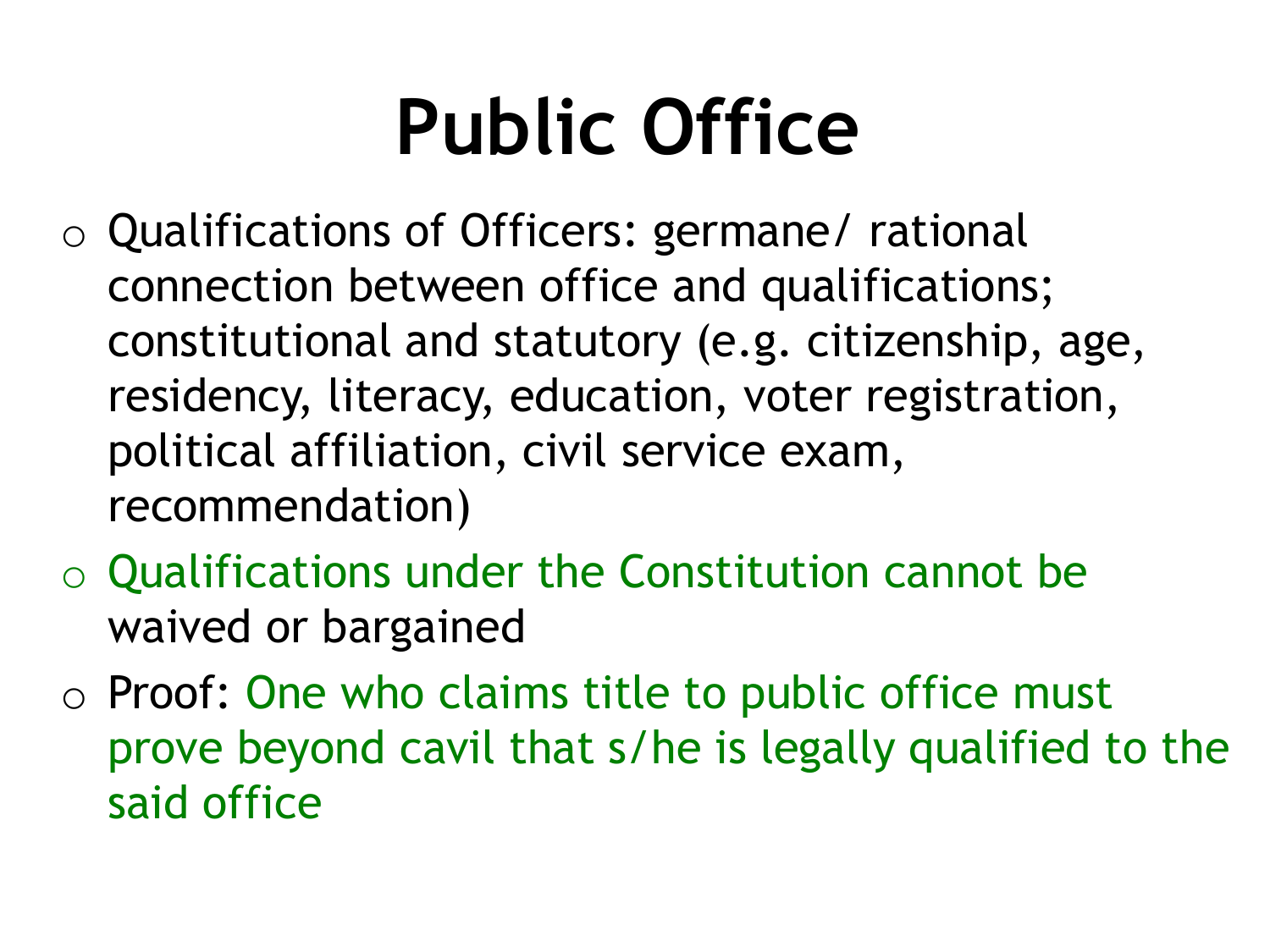- o **De Jure Officer**: valid appointment; legal right to office; possesses all qualifications; has qualified to office; entitled to salary
- o **De Facto Officer**: elements (1) de jure office, (2) actual possession and (3) good faith (de facto entitled to salary during period of service, after de jure officer is appointed, not entitled)
- o **Usurper**: takes possession without any color of right or authority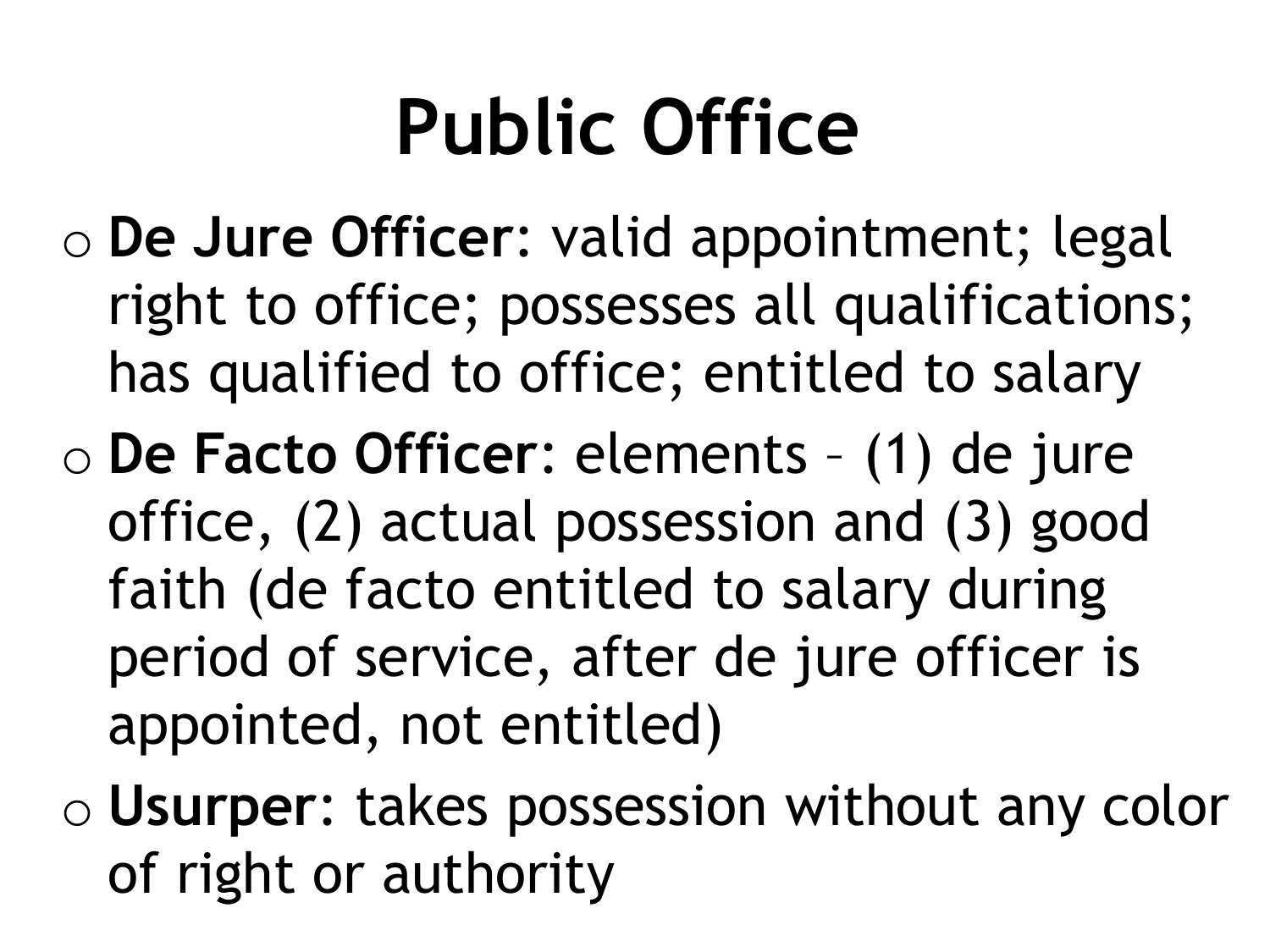#### **Public Office – De Facto Officer**

- $\circ$  Lack of constitutional qualification such as failure to submit SALN/ not proven integrity; cannot be cured by appointment
- $\circ$  Officer who discharges functions even if not qualified; after being divested of authority
- $\circ$  When promotion voided since employee had a pending administrative case
- o Holding multiple positions (Acting SolGen and Acting SOJ; CSC Chair as board member of GSIS, Philhealth and ECC)
- o Decision rendered after assumption in another office
- $\circ$  not complied with precedent requirements
- o not possess all qualifications
- $\circ$  want of power on part of appointing authority
- o enabling law later declared unconstitutional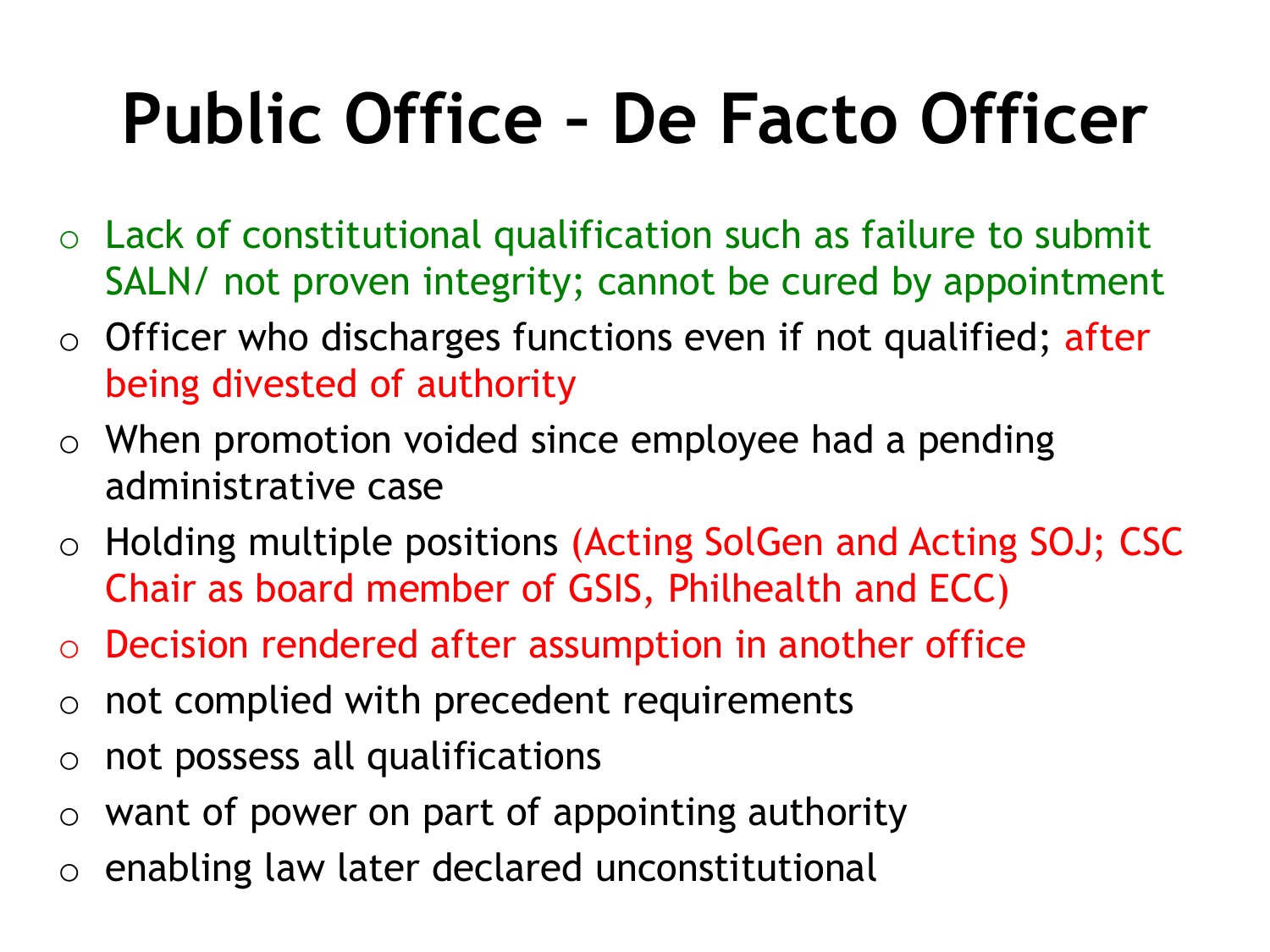- o **Incompatible Office**: Prohibited to hold any other office or employment during the term; PCGG chair and CPLC
- o **Multiple Positions**: Legal Officer at Urban Settlement Office and at the same time member of People's Law Enforcement Board; a member of PNP also appointed chief judicial staff officer; Acting SolGen at the same time Acting SOJ; UP Chancellor and director of Technology Management Center; CSC Chair as board member of GSIS, PhilHealth and ECC since these offices under the President
- o **Forbidden Office**: Prohibited to be appointed to any office created or emoluments thereof increased during term for which officer elected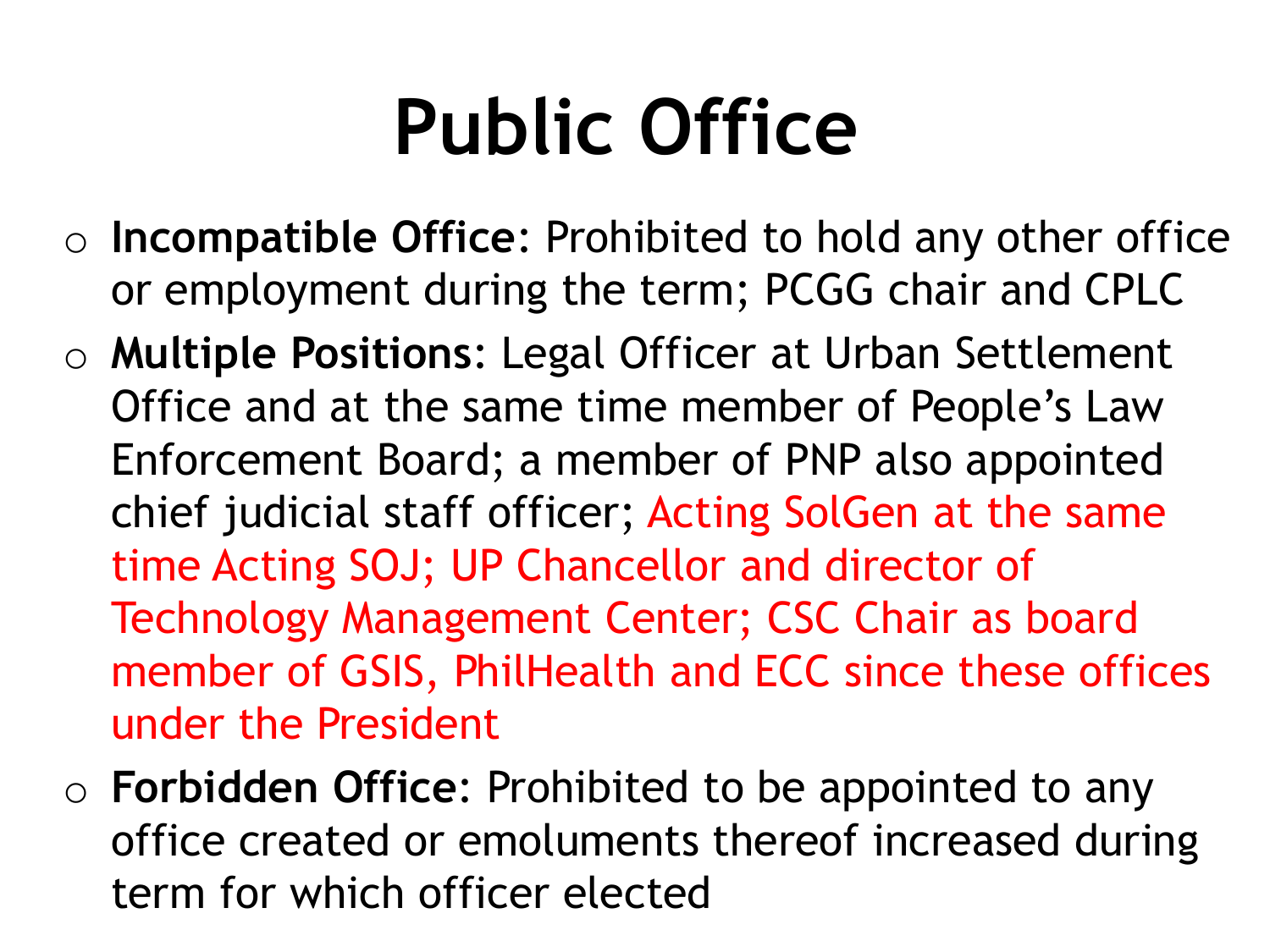- o **Substantial Distinction**: Appointive and Elective (Manner, Term, Rights; Electioneering)
- o **Immunity** of public officers for the misfeasance of their subordinates is based on public policy; command responsibility does not apply (unless participate); Although a public officer is the final approving authority and the employees who processed the transaction were directly under his supervision, personal liability does not automatically attach to him but only upon those directly responsible for the unlawful expenditures
- o Regular and probationary employees have **security of tenure**; Temporary employees and ineligible appointees have no security of tenure
- o **Classified** as either career or non-career; Officers with fixed terms are non-career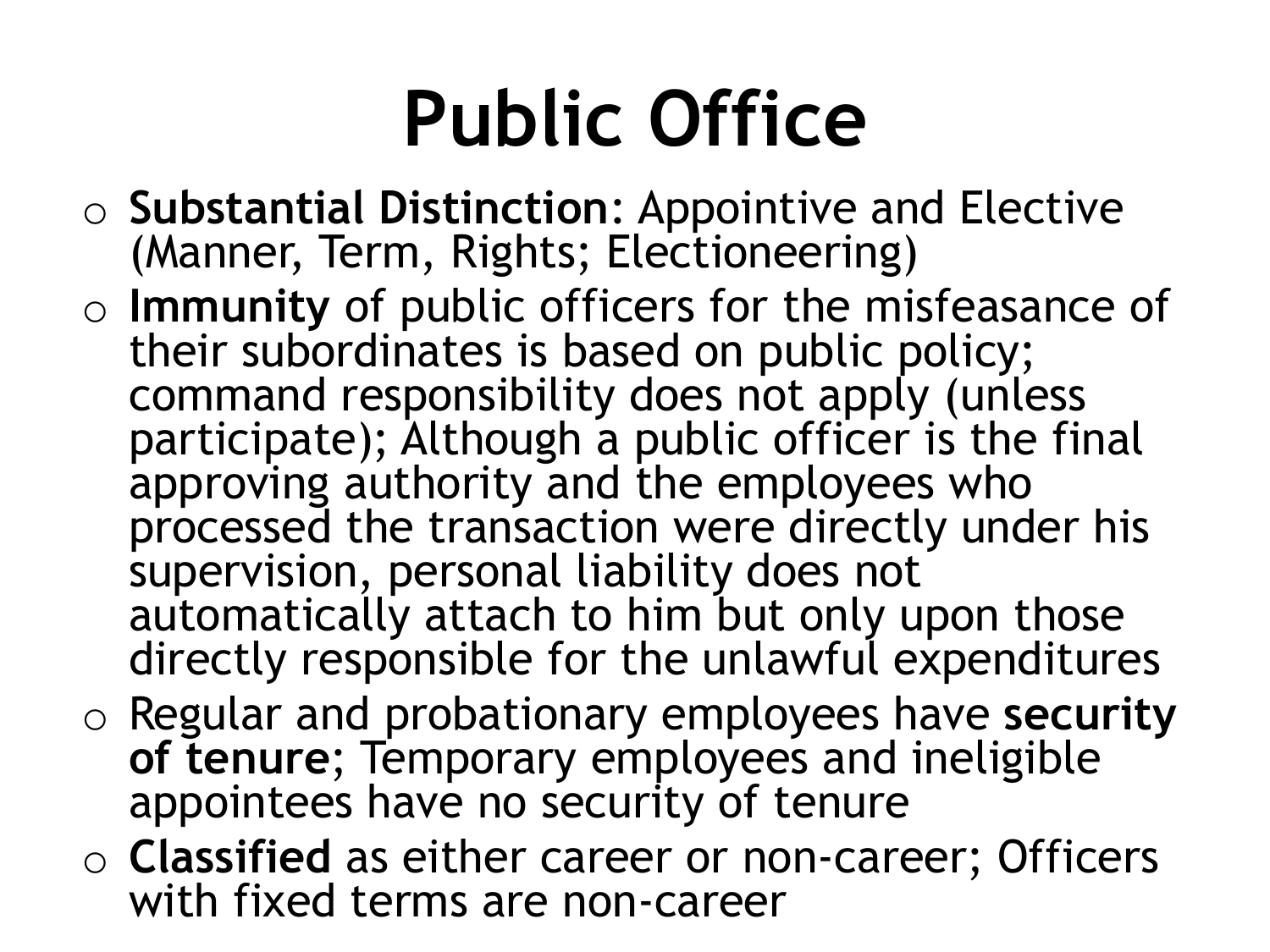- $\circ$  Power to appoint is discretionary (not too specific to limit choice of appointing authority)
- $\circ$  Designation is not an appointment; only imposition of additional functions
- $\circ$  Not all presidential appointments are subject to confirmation by Commission on Appointments (1<sup>st</sup> set); regular and ad interim (permanent), permanent or temporary/ acting
- o General Manager of MWSS has the power to remove, suspend, or otherwise discipline personnel.
- $\circ$  No midnight appointment if already discharging duties for a year and in an acting capacity; SC Justices exempted from ban
- $\circ$  An appointment not submitted to CSC for approval did not become effective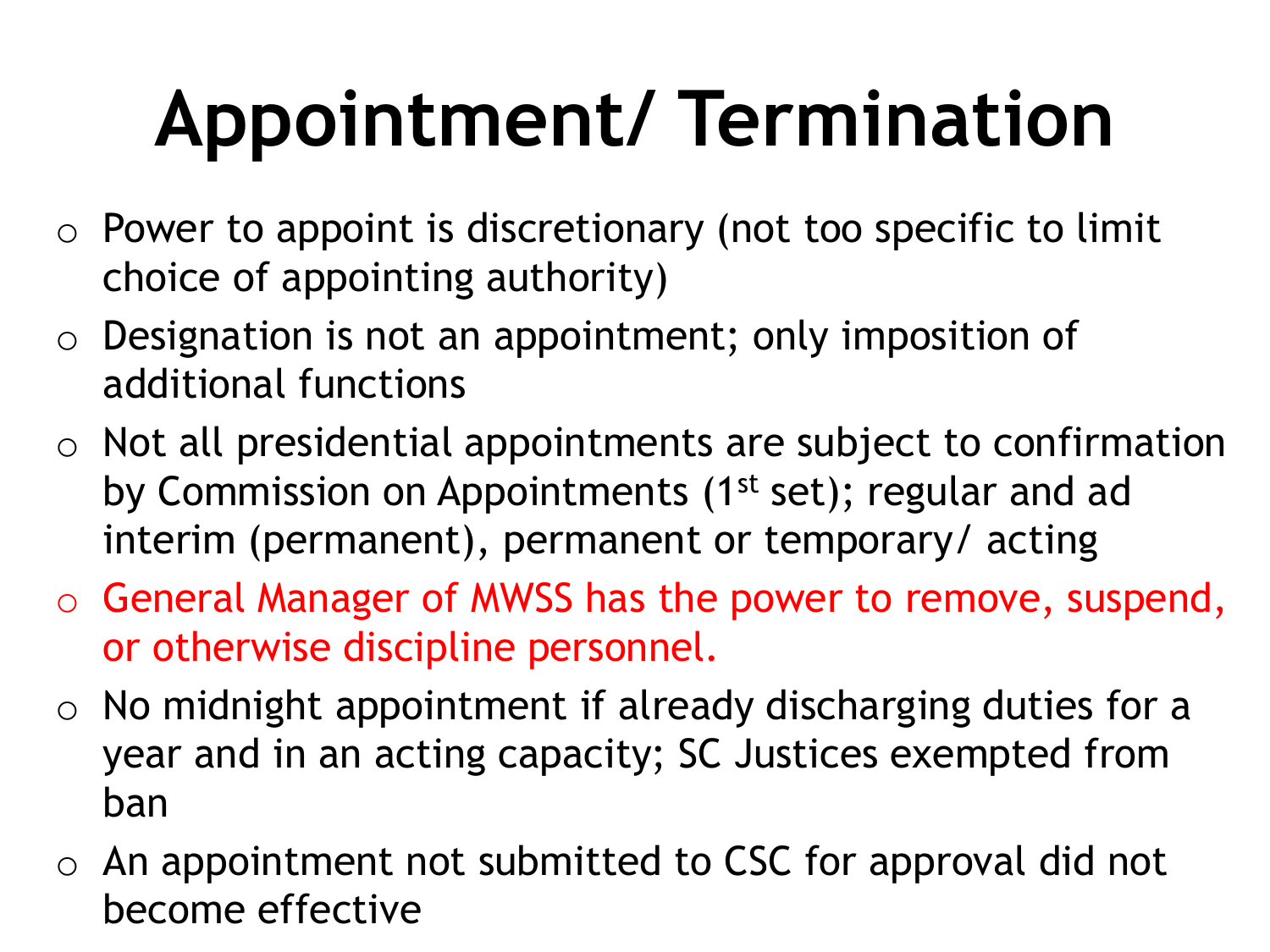- $\circ$  All public officers are prohibited from engaging in private practice; cannot practice their profession during incumbency and for 1 year after the office with which officer was connected
- o Resignation can be withdrawn before acceptance; Courtesy resignation is valid (must be voluntary); even if resigned, can still be held administratively liable
- o Standard for reclassification is official designation of incumbents
- $\circ$  Nepotism applies without regard to qualifications of appointee; applies to all Commissioners of CHR
- $\circ$  Corporate secretary is a primarily confidential position; also General Manager of Water District; even if Municipal Administrator is coterminous and highly confidential in nature, appointee must still be qualified; Driver and rank-and-file employees of PAGCOR not confidential employees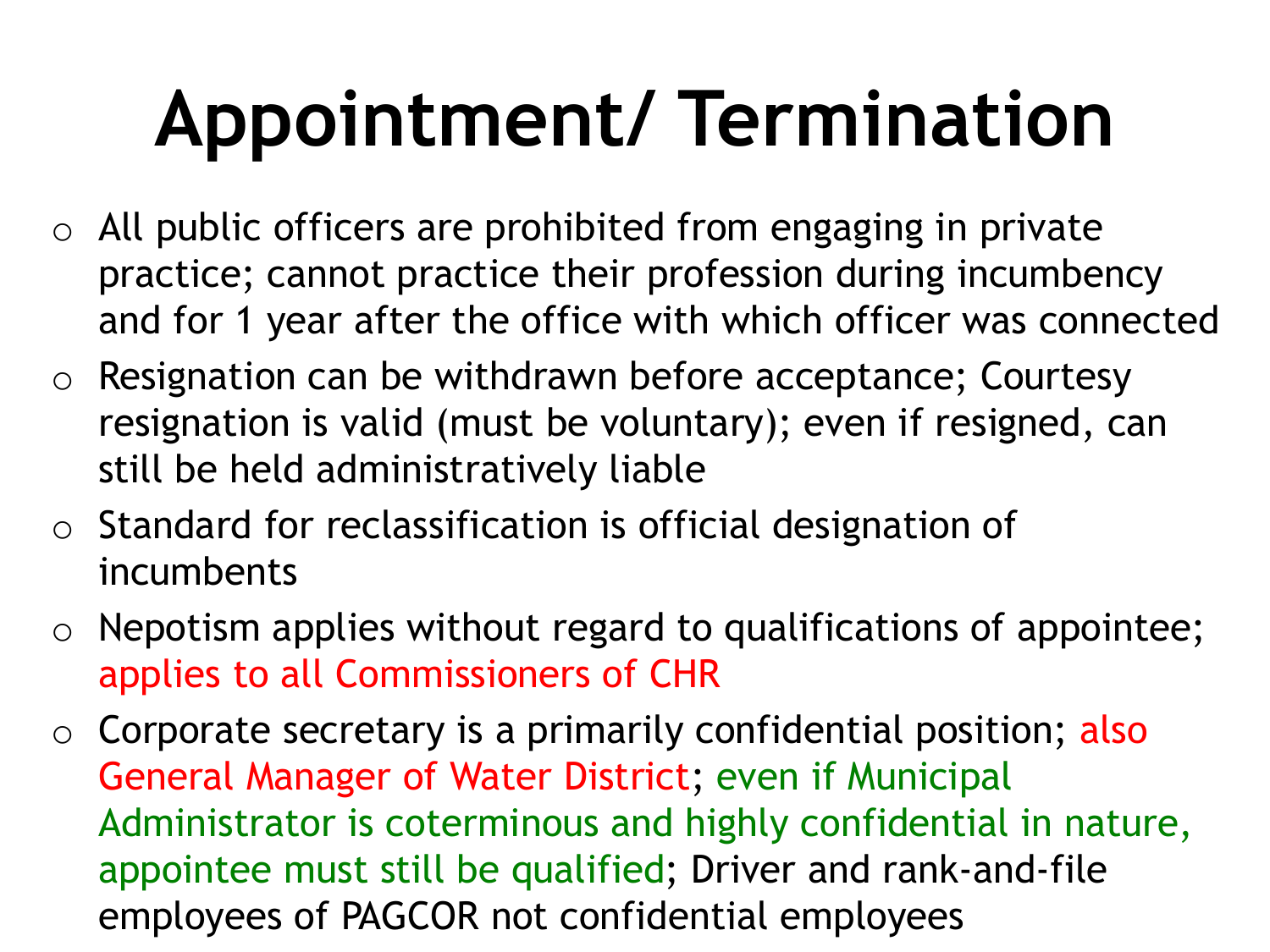- o 1-year ban on appointment after elections covers appointment to GOCCs
- $\circ$  In a reassignment, there should be no demotion; no reduction in rank, status or salaries
- o Government employee absent without leave for at least 30 days may be dropped form rolls without prior notice and hearing; Municipal employees cannot be dropped from the rolls simply because they had no daily time records at the hotel where the mayor was temporarily holding office, if they are performing their duties at the municipal building
- $\circ$  No abandonment when official continued to discharge the duties
- $\circ$  A public officer who vacates the position and is replaced cannot ask for reinstatement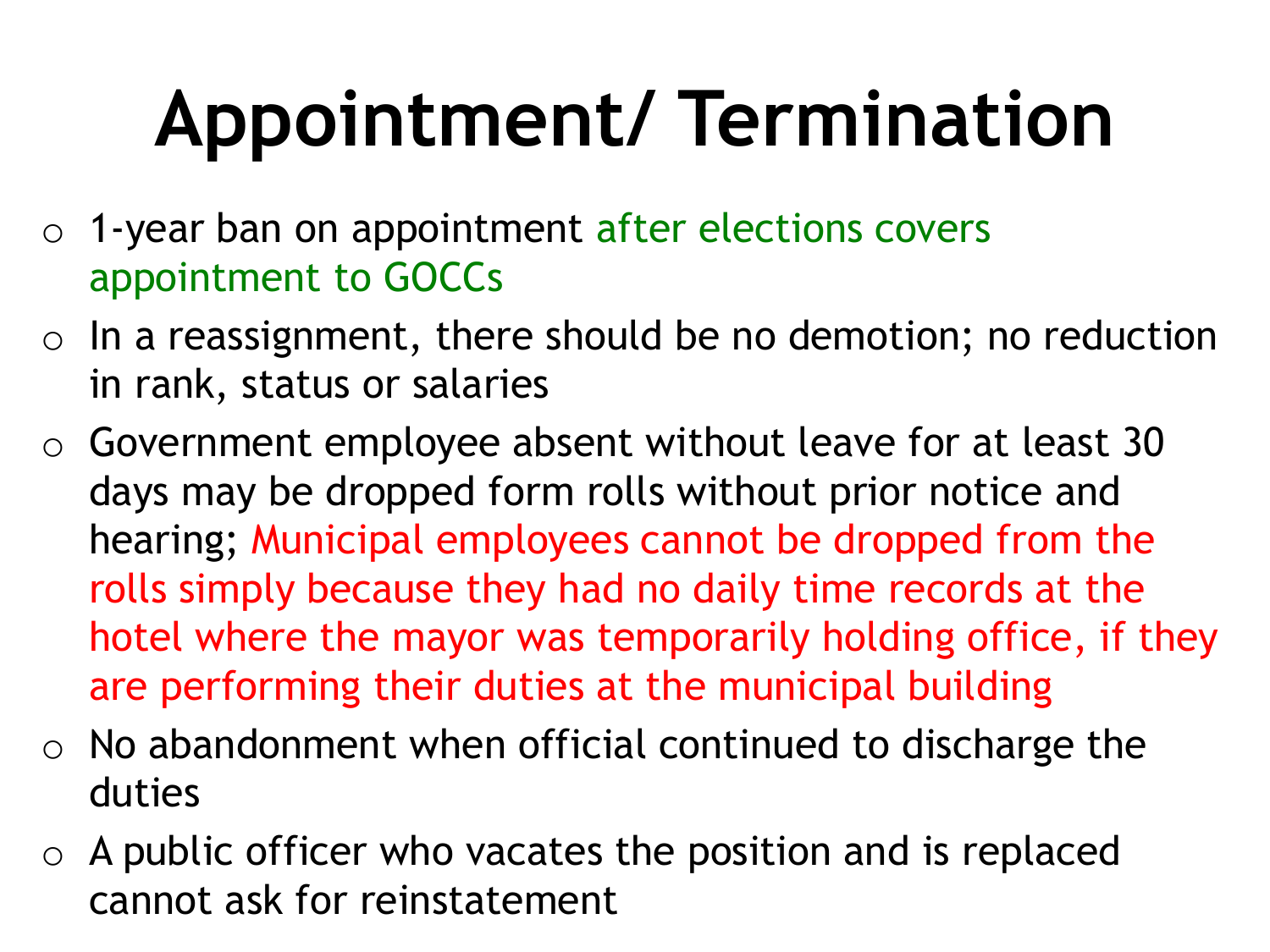- o **Valid Reorganization/ Abolition of Office**: no bad faith when ERC retained some functions of ERB and has expanded functions; if same functions, abolition not valid; President has continuing authority to reorganize OP; ATO to CAAP valid; Abolition should be exercised in good faith, should not be for personal or political reasons, and cannot be implemented in a manner contrary to law
- $\circ$  Removal of a government employee as a result of a bona fide reorganization is valid; no violation of the right to security of tenure if it is pursuant to a valid reorganization
- $\circ$  Threat of abolition of office if employee does not resign and misled into transferring which was not acted upon amounts to removal
- $\circ$  Congress can reclassify positions (to confidential and non-career) even if result in shortening of term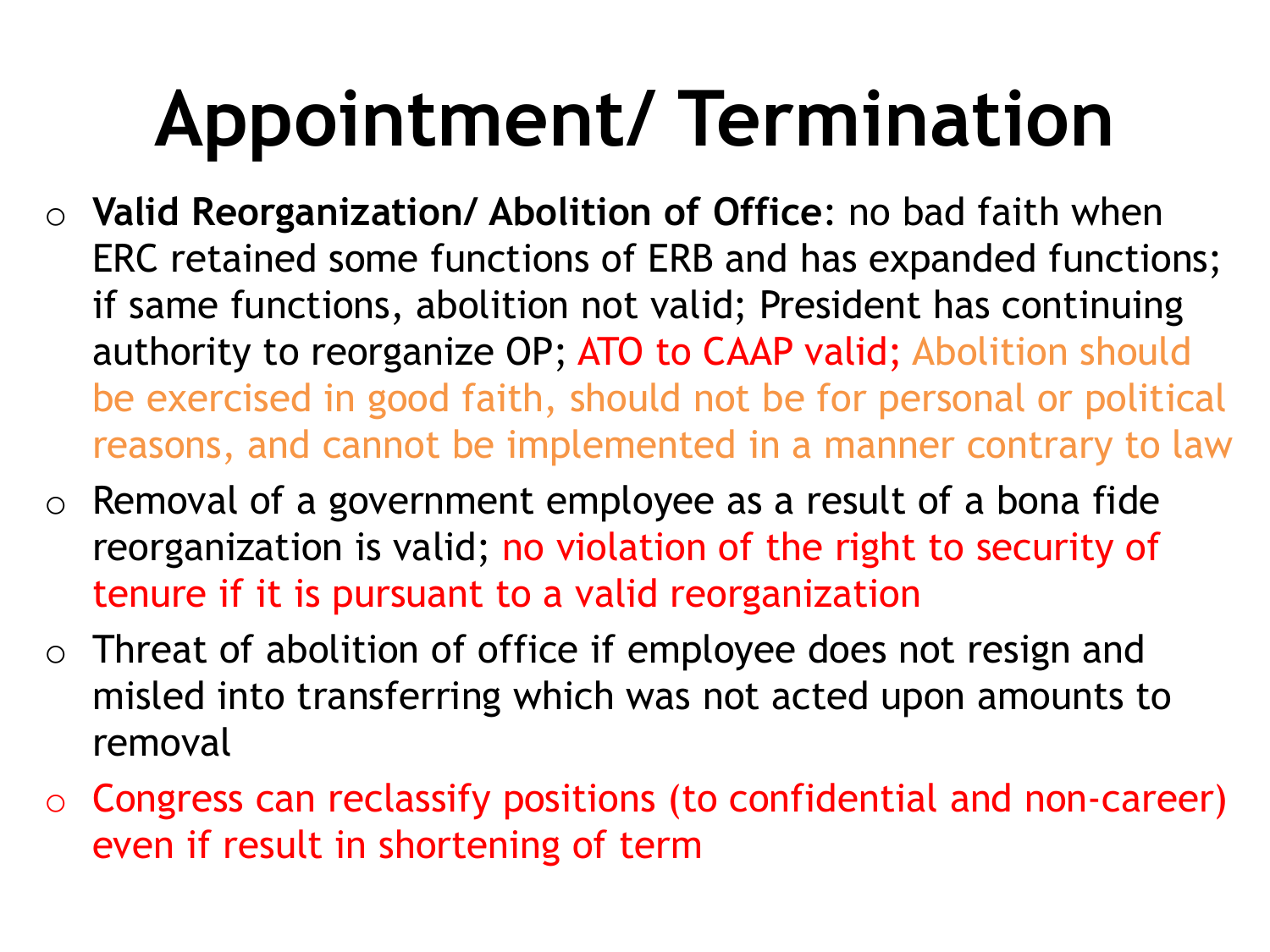- $\circ$  Basis: No service = No pay
- o Authority: Benefits must be authorized by law or regulations; approval by Board of Directors alone insufficient; no vested right if erroneous application of law; academic freedom not grant of unbridled authority
- o Double Compensation: NEA officials designated as officials of electric cooperatives receive salaries from NEA and allowances from the electric cooperatives; COA officials cannot received benefits from assigned unit; employees get separation pay and retirement benefits; a supplementary retirement plan is prohibited under Retirement Law; early retirement not prohibited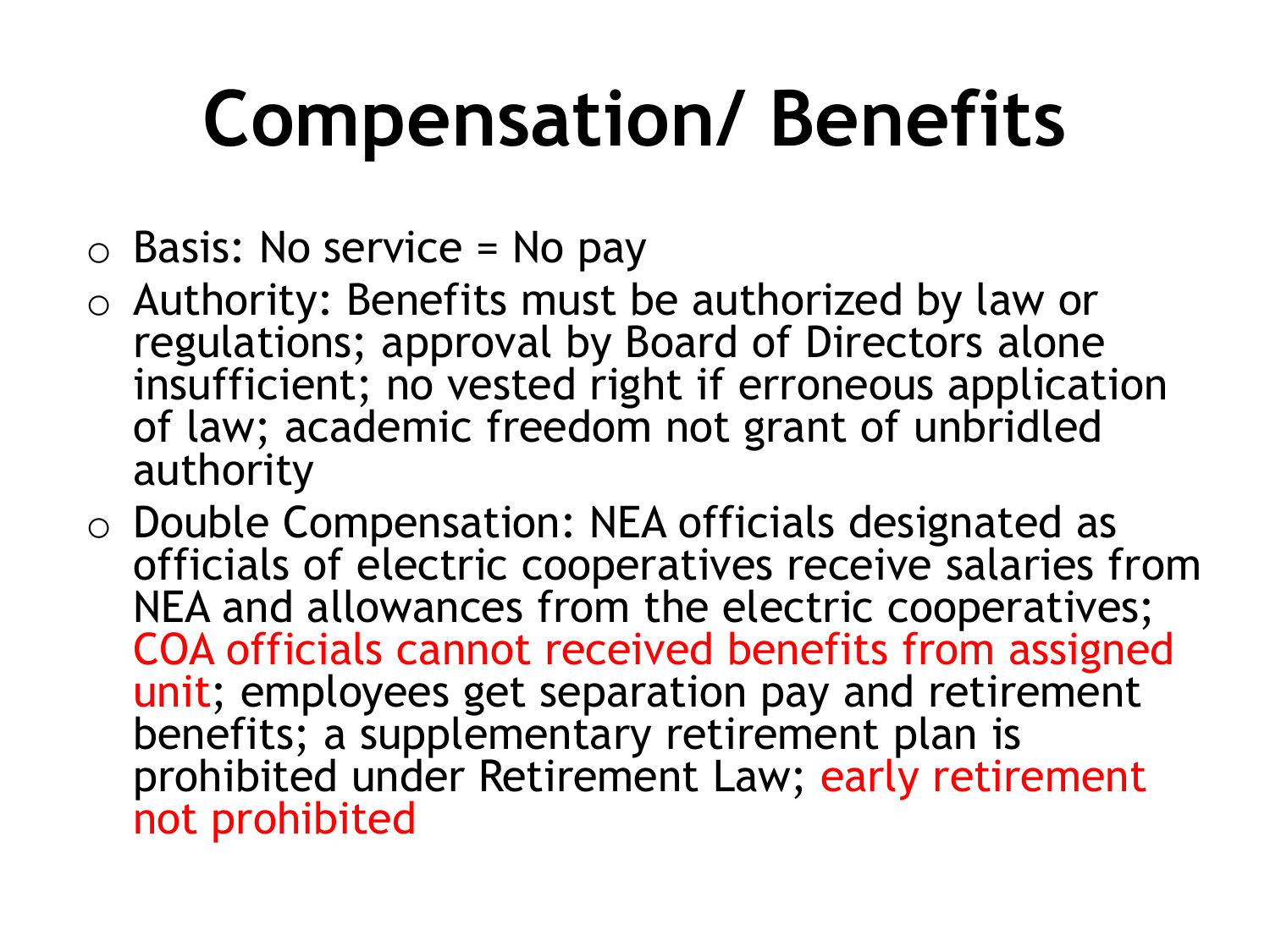- o RA No. 7875, which allows the members of the Board of Directors to receive *per diems* for every meeting they actually attend, must be understood to refer only to the appointive members and not to those who are designated in an *ex officio* capacity or by virtue of their title to a certain office
- o GOCC Directors cannot receive compensation in addition to per diems; Public officers entitled to per diem not entitled to other fringe benefits
- $\circ$  System of Incentives not anathema to concept of public accountability
- $\circ$  Cost of Living Allowance integrated in standard salaries under SSL; integration not repugnant to the law
- o Representation and Transportation Allowance is distinct from salary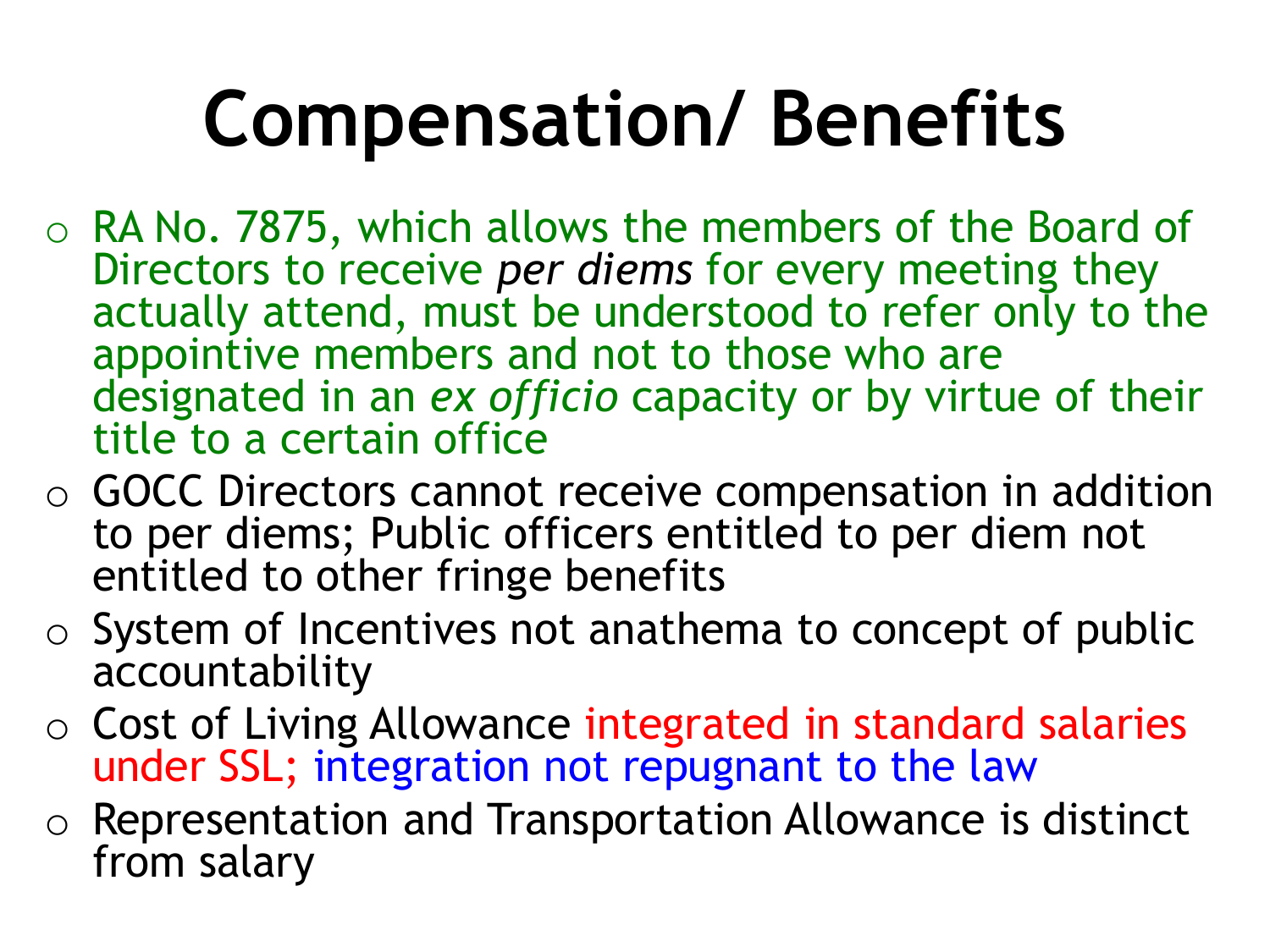- $\circ$  Employees affected by privatization and were qualified to retire by law are entitled to retirement benefits
- $\circ$  Retirement benefits cannot be withheld to answer for liability to government; before set-off can take place, employee must admit indebtedness to government; no retirement benefits if not actually retired; exempted from execution
- $\circ$  Public officers and employees who actively petition for retirement or separation benefits willfully affirm their separation from service
- $\circ$  Reallocation of position resulting in downgrading of salary violative of policy of non-diminution of pay
- o Government employees cannot go on strike
- $\circ$  Pending the appeal of a decision, employees entitled to their salaries
- $\circ$  Officers who participated in the approval of the disallowed allowances or benefits were required to refund only the amounts received when they were found to be in bad faith or grossly negligent amounting to bad faith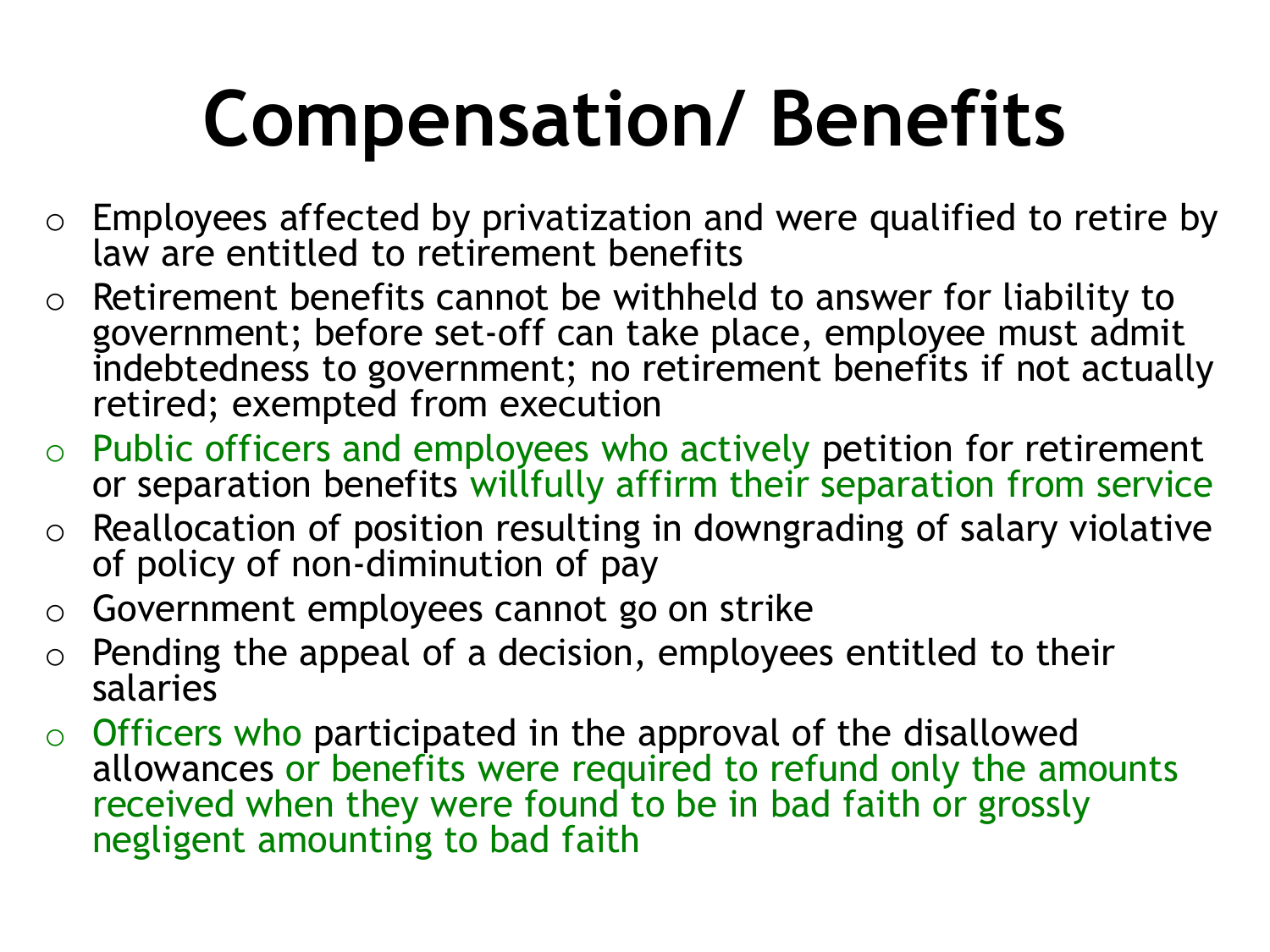- $\circ$  Good faith absolves liable officers from refund; A surviving spouse who received survivorship pension benefits in good faith no longer needs to refund such pensions;
- $\circ$  Good faith is properly appreciated in favor of the public officials and employees involved when: (1) the concerned public officials authorize or the concerned employees receive the disallowed payment upon an honest belief that such authority to cause payment or to receive payment is valid and legal; or (2) there is absence of circumstances that ought to put the concerned public officials or employees upon inquiry as to the validity or legality of the payment; or (3) the document relied upon and signed shows no palpable, or patent, or definite defects; or (4) the concerned public officer's trust and confidence in his subordinates upon whom the duty to ensure the validity or legality of the payment primarily devolves are within the parameters of tolerable judgment and permissible margins of error; or (5) there has been no prior jurisprudence or ruling on the allowance or disallowance of the subject or similar payment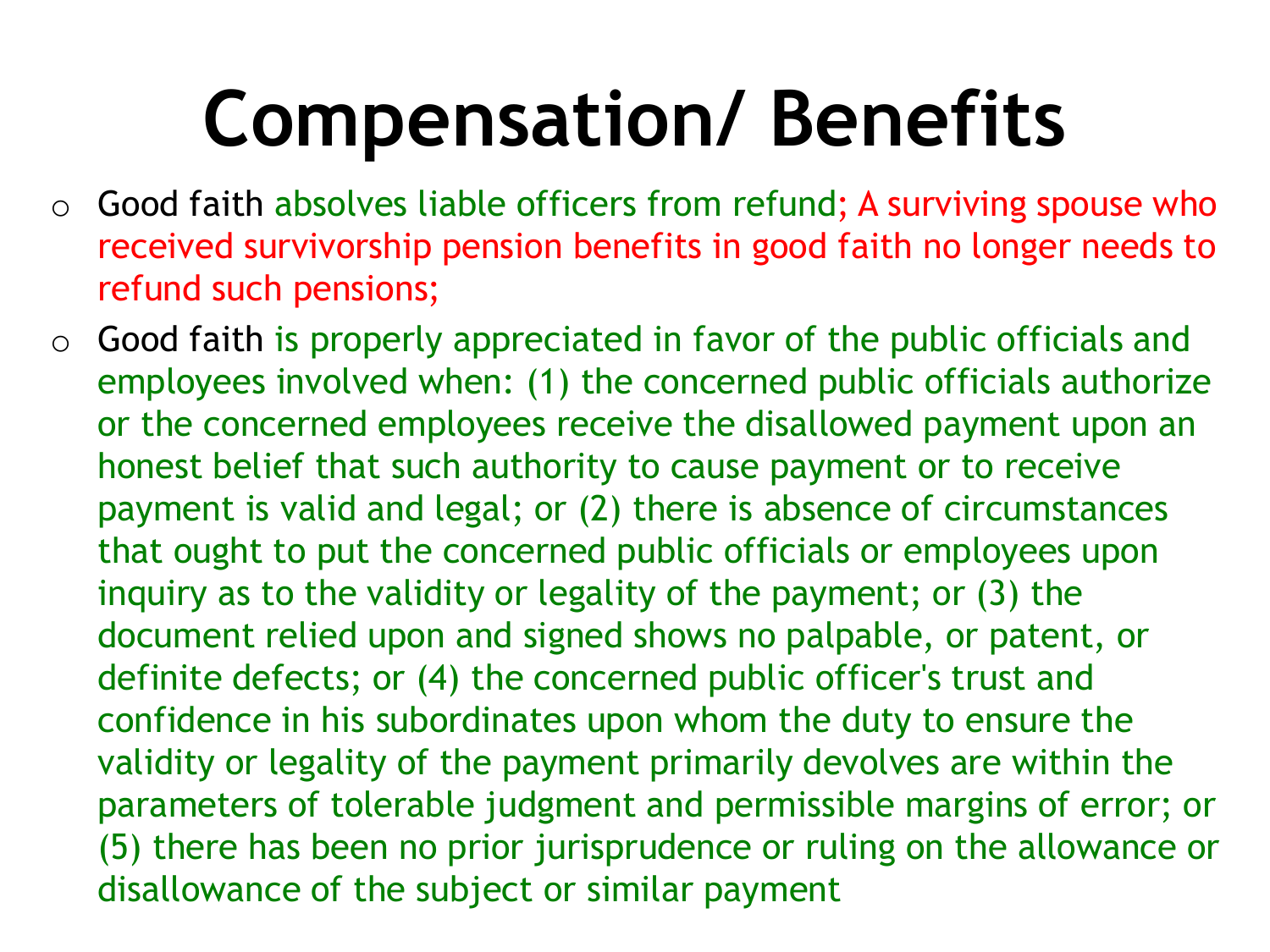# **Commission on Audit**

- o The COA as constitutional office and guardian of public funds is endowed with the exclusive authority to determine and account government revenue and expenditures, and disallow irregular, unnecessary excessive used of government funds
- o General audit part of check and balance
- o Court not substitute ruling on disallowance if founded on substantial evidence
- o Private funds received by a government agency becomes public funds subject of COA audit
- o Funds of a non-stock corporation which is a GOCC subject to COA Audit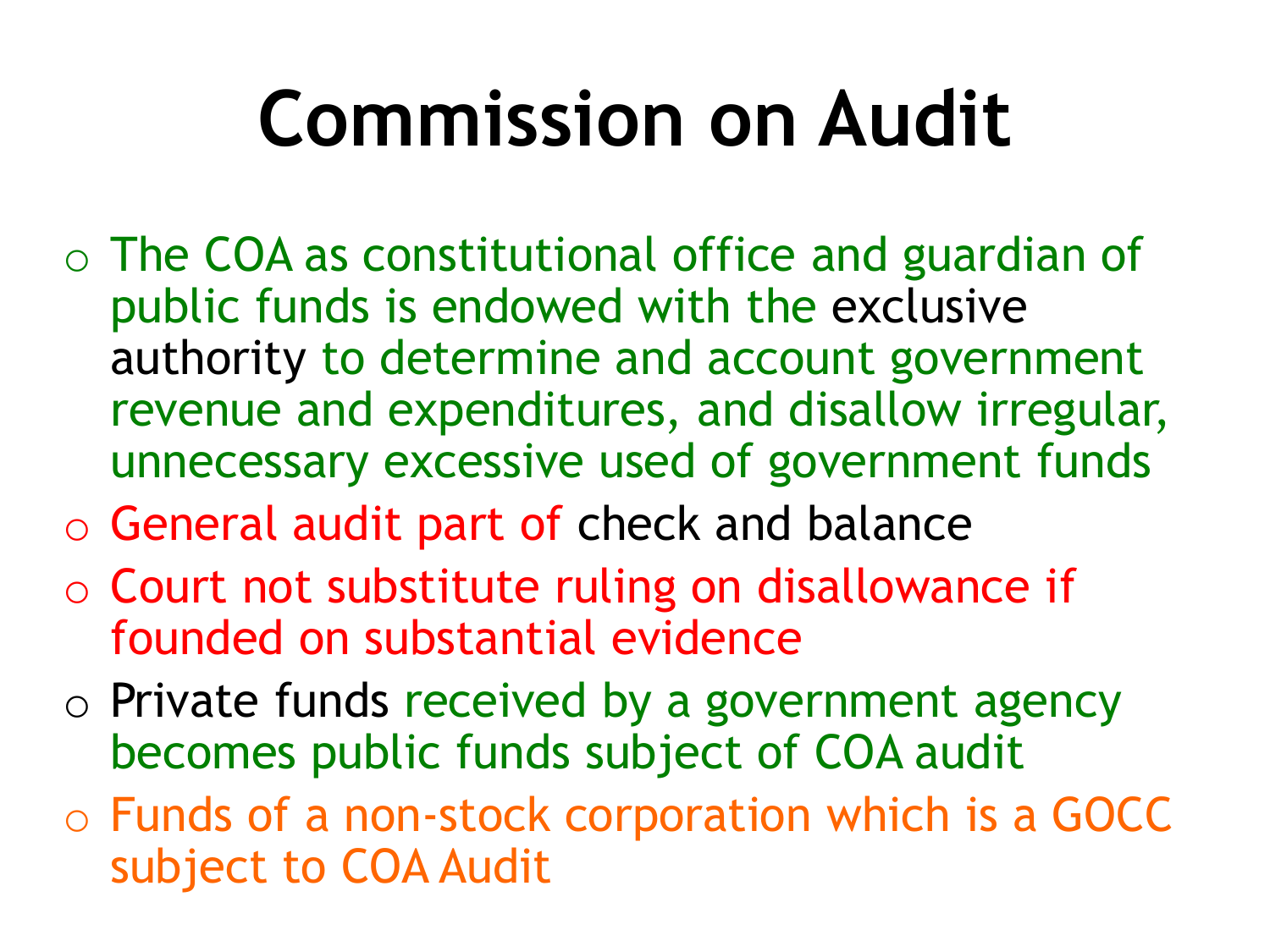# **Civil Service Commission**

- o given enough latitude; special knowledge and expertise;
- $\circ$  Enjoys fiscal autonomy (cannot impose condition to fund release due to shortfall in government revenues; "no report no release policy" cannot be imposed upon CSC)
- $\circ$  Must confirm appointment if appointee meets all the qualifications; It cannot disallow an appointment because it believes another person is better qualified and much less can it direct the appointment of its own choice
- $\circ$  When CSC revokes an appointment on the ground that the removal of the employee was done in bad faith, the CSC is not actually directing the appointment of another but simply ordering the reinstatement of the illegally removed employee
- $\circ$  Appointing authority and appointees can appeal before the CSC; Government employees questioning their removal should file case with CSC, not courts; GOCC can appeal decision of CSC because it has legal interest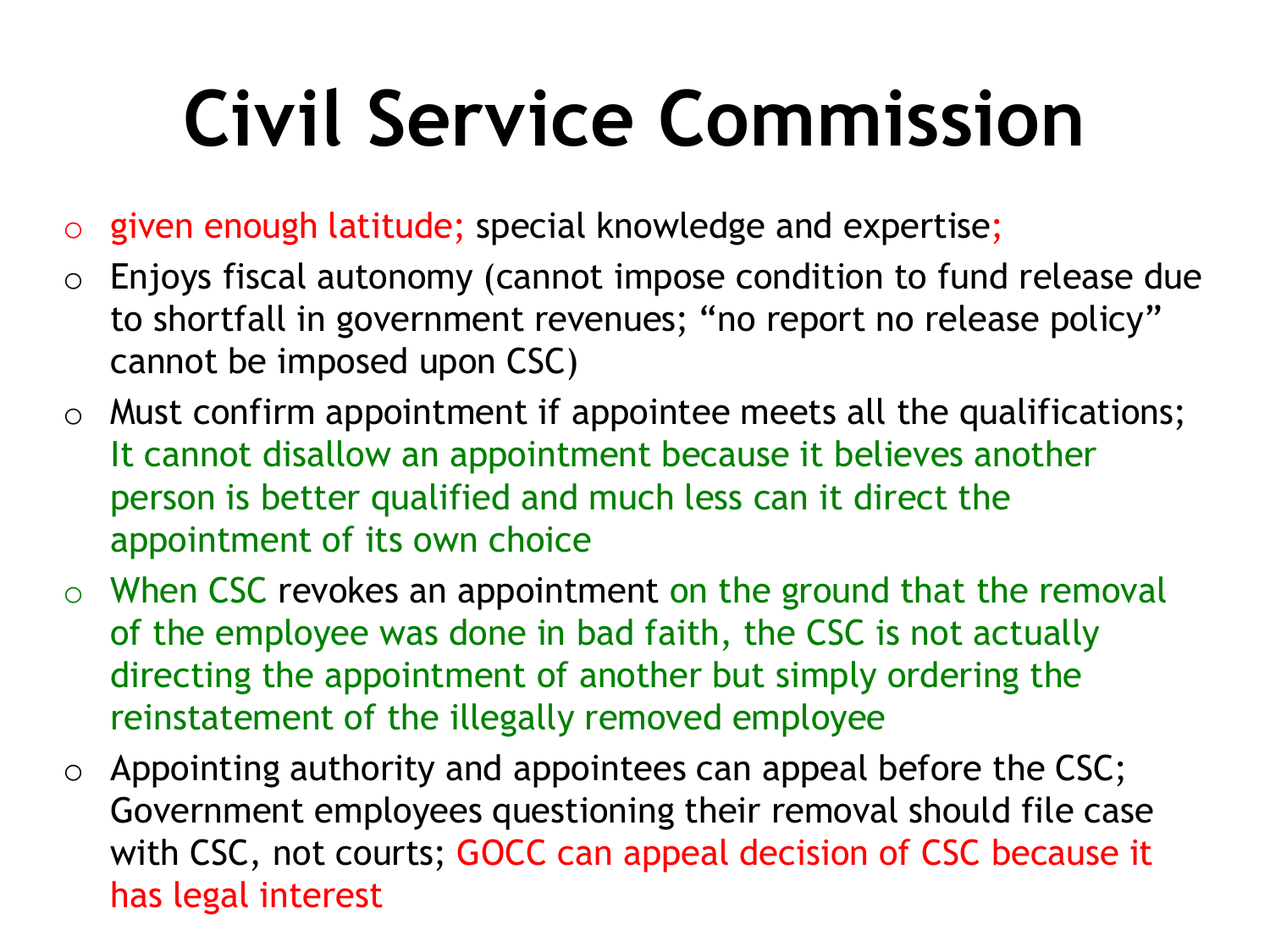### **Civil Service Commission**

- $\circ$  Determination of terminal leaves is a function of CSC; duty to examine accounts relative to said benefit is shared with COA
- o Covers all civil service positions, career or non-career; personnel actions affecting employees in the Civil Service, like appointment or separation from the service, are within the exclusive jurisdiction of the CSC
- $\circ$  Covers officers in Career Executive Service appointed by the President; Those appointed by the PCSO General Manager and by Ombudsman do not require career service eligibility; only presidential appointees are covered by career executive service and are required to possess career executive service eligibility
- o Public School Teachers: Board of Professional Teachers or CSC over Administrative Cases for immoral, unprofessional or dishonorable conduct; Ombudsman over Administrative Cases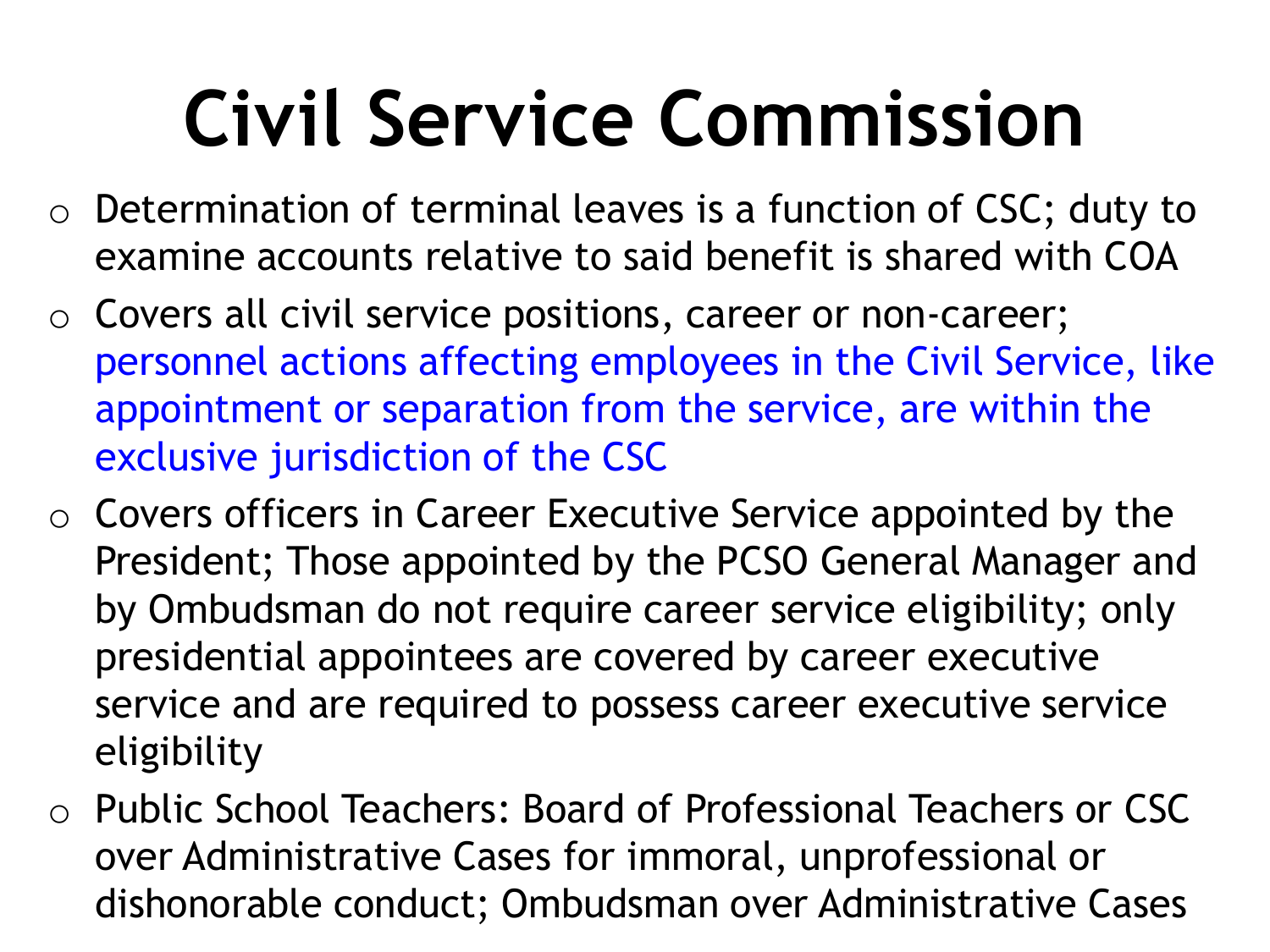# **Civil Service Commission**

- $\circ$  CSC has jurisdiction over officers of a state university even if under its charter, it has disciplinary authority; Water Districts being GOCCs covered by civil service;
- o Officers and employees of government-owned or controlled corporations without original charters are covered by the Labor Code, not the Civil Service Law. However, non-chartered government-owned or controlled corporations are limited by law in negotiating economic terms with their employee since law provides for Compensation and Position Classification System, which applies to all government-owned or controlled corporations, chartered or non-chartered
- $\circ$  A complaint initiated against a civil service employee need not be subscribed and sworn to
- o Rule-making power limited to laws is tasked to enforce, thus, cannot include in its classification a position exempt from laws on position classification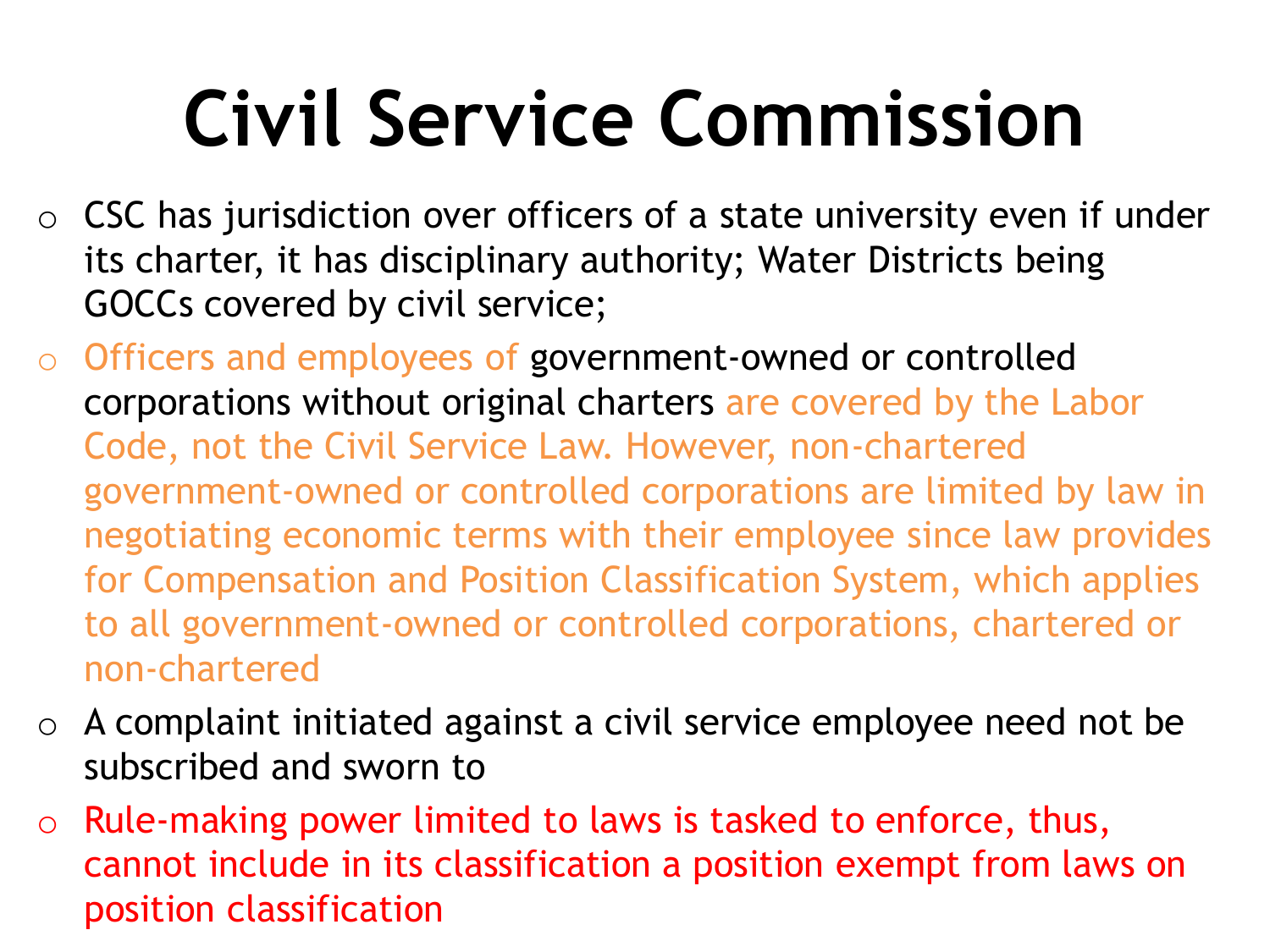# **Ombudsman: Jurisdiction**

- $\circ$  Has jurisdiction over alter egos of the President and officials of Executive Branch
- o Has jurisdiction over GOCCs created under Corporation Code or Special Law (law not distinguish); Has no jurisdiction over officers of RPN Channel 9 since it is not a GOCC (government only minority share)
- o Water Districts are GOCCs; Their employees may be charged with violation of Anti-Graft Act
- $\circ$  Has jurisdiction over administrative cases against local elective officials; officer occupying salary grade lower than 27 is within concurrent jurisdiction of Ombudsman and higher LGU
- $\circ$  Ombudsman has concurrent jurisdiction with the Presidential Anti-Graft Commission to investigate offenses
- $\circ$  Ombudsman no authority to decide questions of constitutionality; has authority to grant immunity in any proceeding conducted by it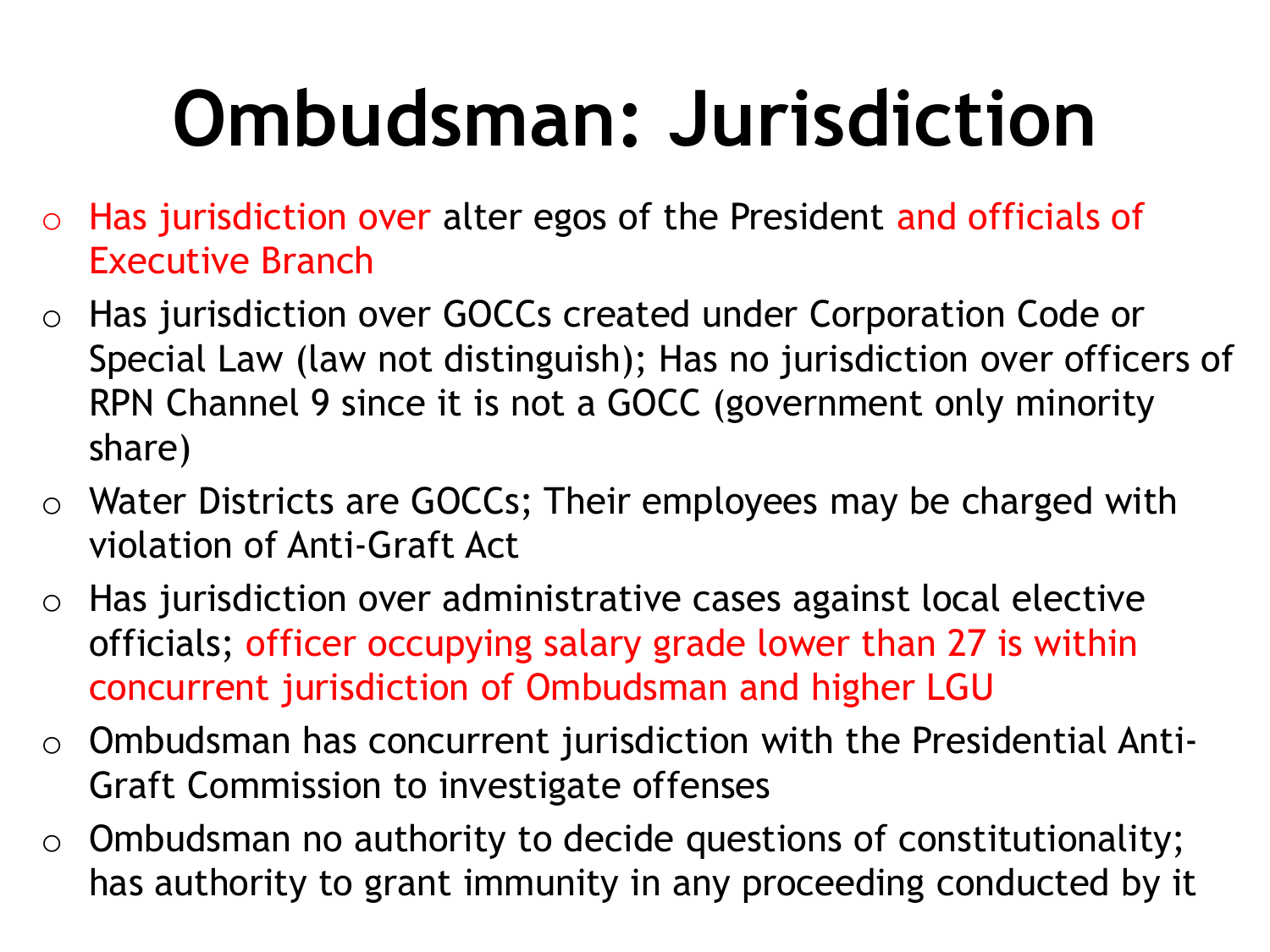#### **Ombudsman**

- o Ombudsman's investigatory and prosecutory power has been characterized as plenary and unqualified. In recognition of these plenary and unqualified powers, the Court has consistently adhered to the general rule of upholding the principle of non-interference; SC has power to determine grave abuse of discretion
- $\circ$  Ombudsman has sole power to determine whether there is probable cause to warrant the filing of a criminal case against an accused. This function is executive in nature
- $\circ$  Ombudsman has broad powers to enforce its own action; course implementation of order through proper officer
- $\circ$  Ombudsman can impose, not just recommend, penalties in administrative cases; removal as penalty in administrative cases
- $\circ$  Ombudsman is not required to conduct a preliminary investigation if the complaint palpably lacks merit.
- $\circ$  Congress has power to grant additional powers to Ombudsman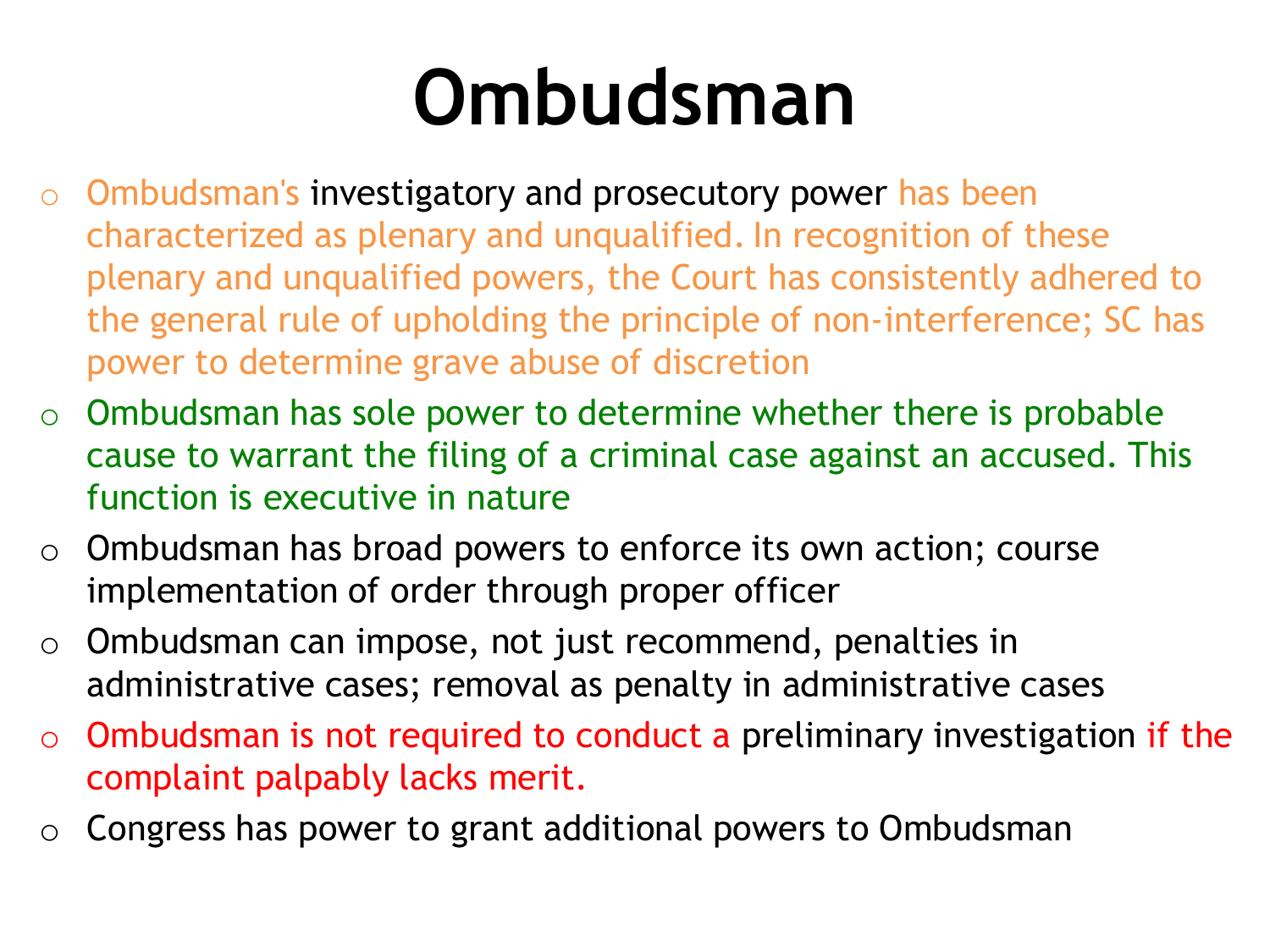#### **Ombudsman**

- $\circ$  Ombudsman can intervene in case for oppression since it has legal interest as guardian of public trust; has standing to intervene and become a party in the cases wherein its administrative ruling is under review/ can defend its own decision unlike courts
- $\circ$  Appealable decisions of the Ombudsman are immediately executory pending appeal and may not be stayed by the filing of an appeal or the issuance of an injunctive writ
- $\circ$  The immediate execution of a decision of the Ombudsman is a protective measure with a purpose similar to that of preventive suspension, which is to prevent public officers from using their powers and prerogatives to influence witnesses or tamper with records; The refusal or failure by any officer without just cause to comply with an order of the Office of the Ombudsman to remove, suspend, demote, fine, or censure shall be a ground for disciplinary action against such officer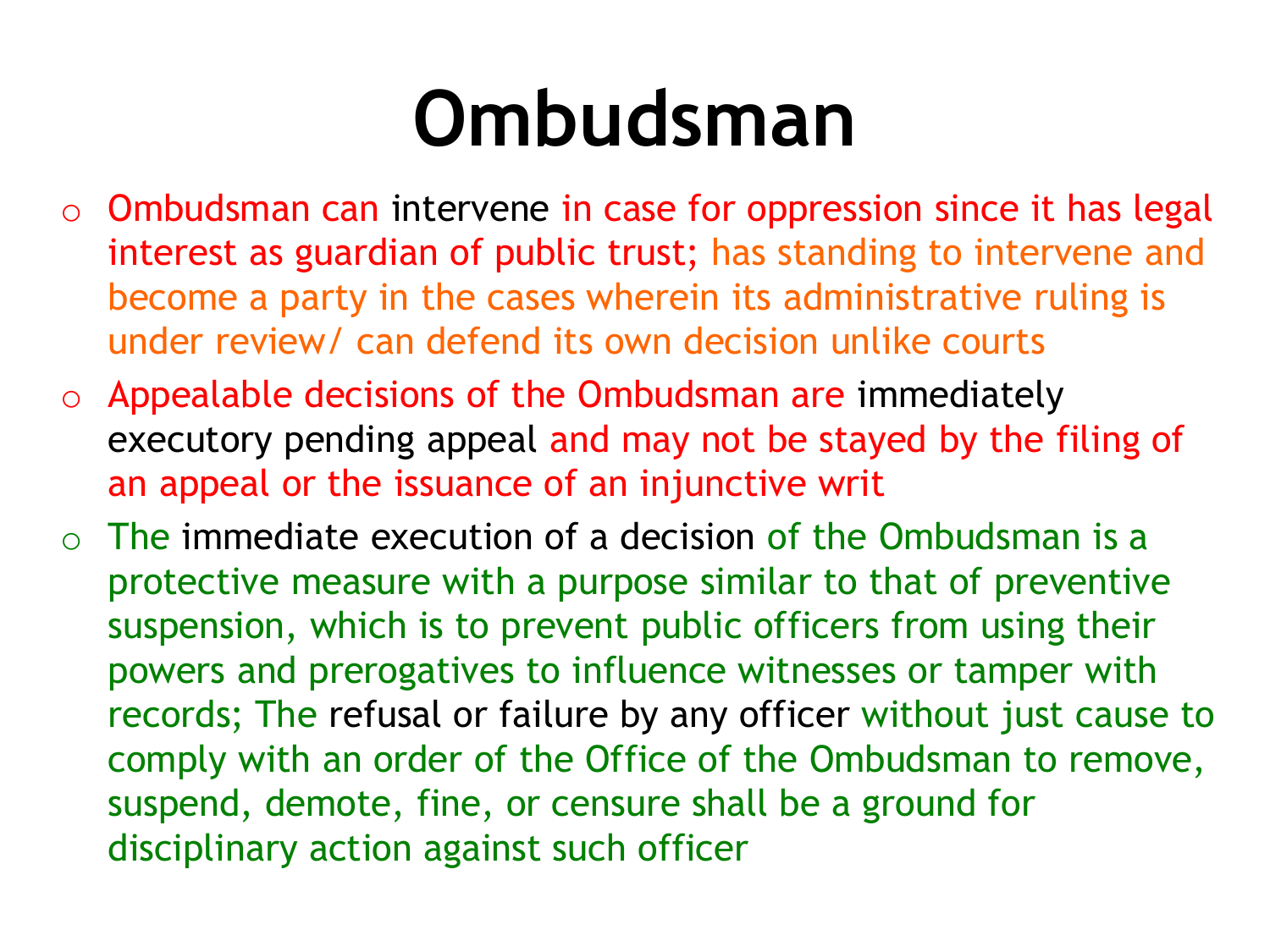#### **Ombudsman**

- o Ombudsman and Deputy Ombudsman cannot be disciplined by President; President can discipline Special Prosecutor
- o Although Special Prosecutor has rank of Deputy Ombudsman, SP not necessarily have same powers; Special Prosecutor cannot place an officer under preventive suspension; enjoy independence like Ombudsman's deputies
- o Administrative offenses do not prescribe; civil action for recovery of ill-gotten wealth imprescriptible; criminal actions prescribe; 1 year ban on administrative investigation is directory; resignation not warrant dismissal of administrative case unless forced to resign
- o Dismissal of criminal case does not necessarily result in dismissal of administrative case; no double jeopardy since different quantum of evidence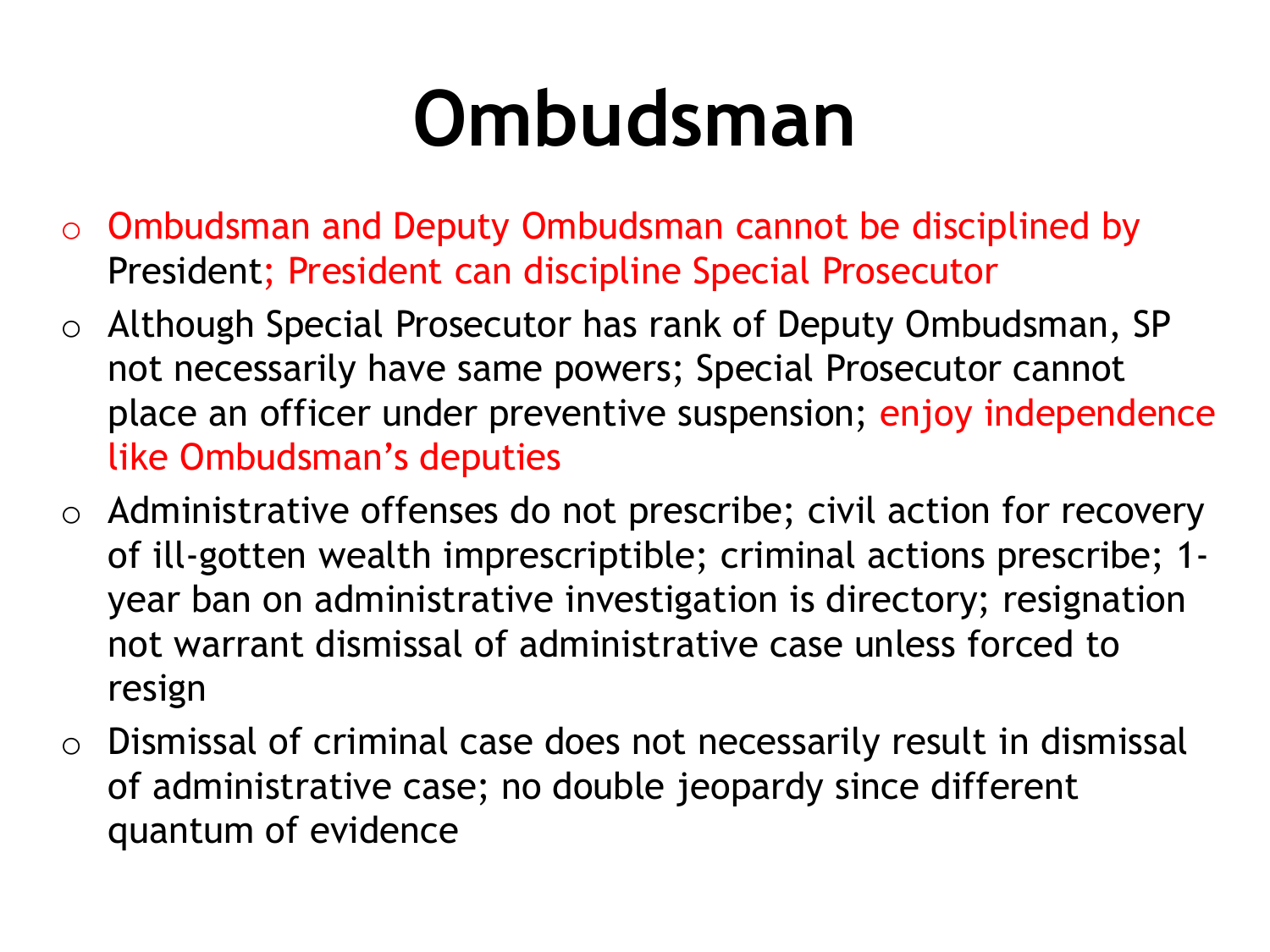- $\circ$  When a civil servant is disciplined, the object sought is not the punishment of the officer or employee, but the improvement of public service and the preservation of the public's faith and confidence in the government
- o Heads of government offices have original disciplinary jurisdiction while CSC has appellate jurisdiction
- o Protection against removal except for cause applies to probationary and permanent employees (Constitution does not distinguish)
- o Guarantee of security of tenure means employee cannot be dismissed for causes other than those provided by law and after due process; due process extends to casual employees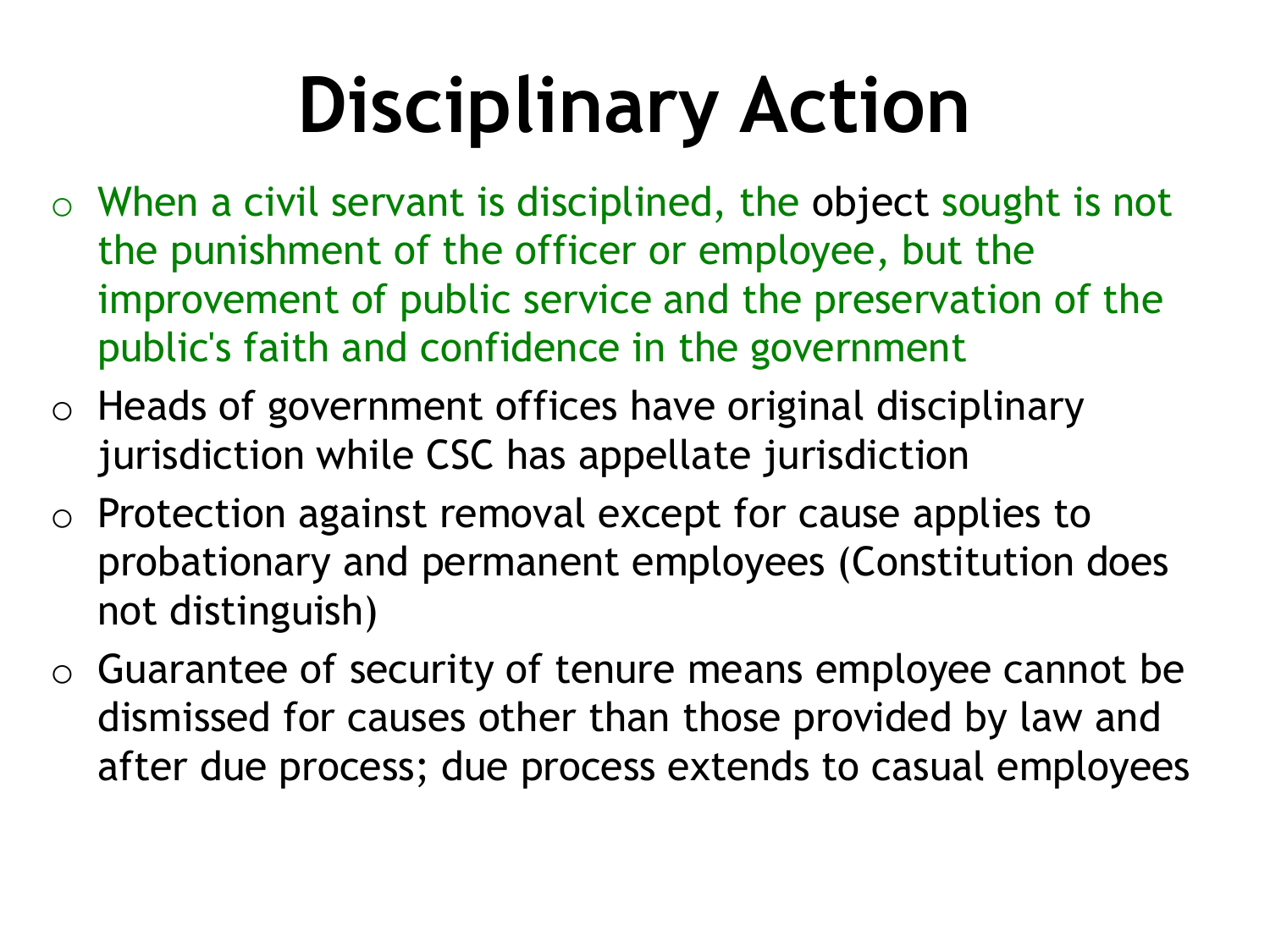- o membership in Congress does not exempt representatives from statutes and rules which apply to validly incarcerated persons
- $\circ$  The power to discipline is not delegable; no undue delegation if confirmatory action of disciplining authority is required
- o Illegally dismissed employee entitled to back wages; employee who was not completely exonerated not entitled to back wages; maximum period of back wages is 5 years
- $\circ$  No malice in dismissal when employee took leave without seeing to it that application has been approved; no bad faith when mayor dismissed after CSC found employee was not qualified; there is bad faith when CSC approval sought when appointment withdrawn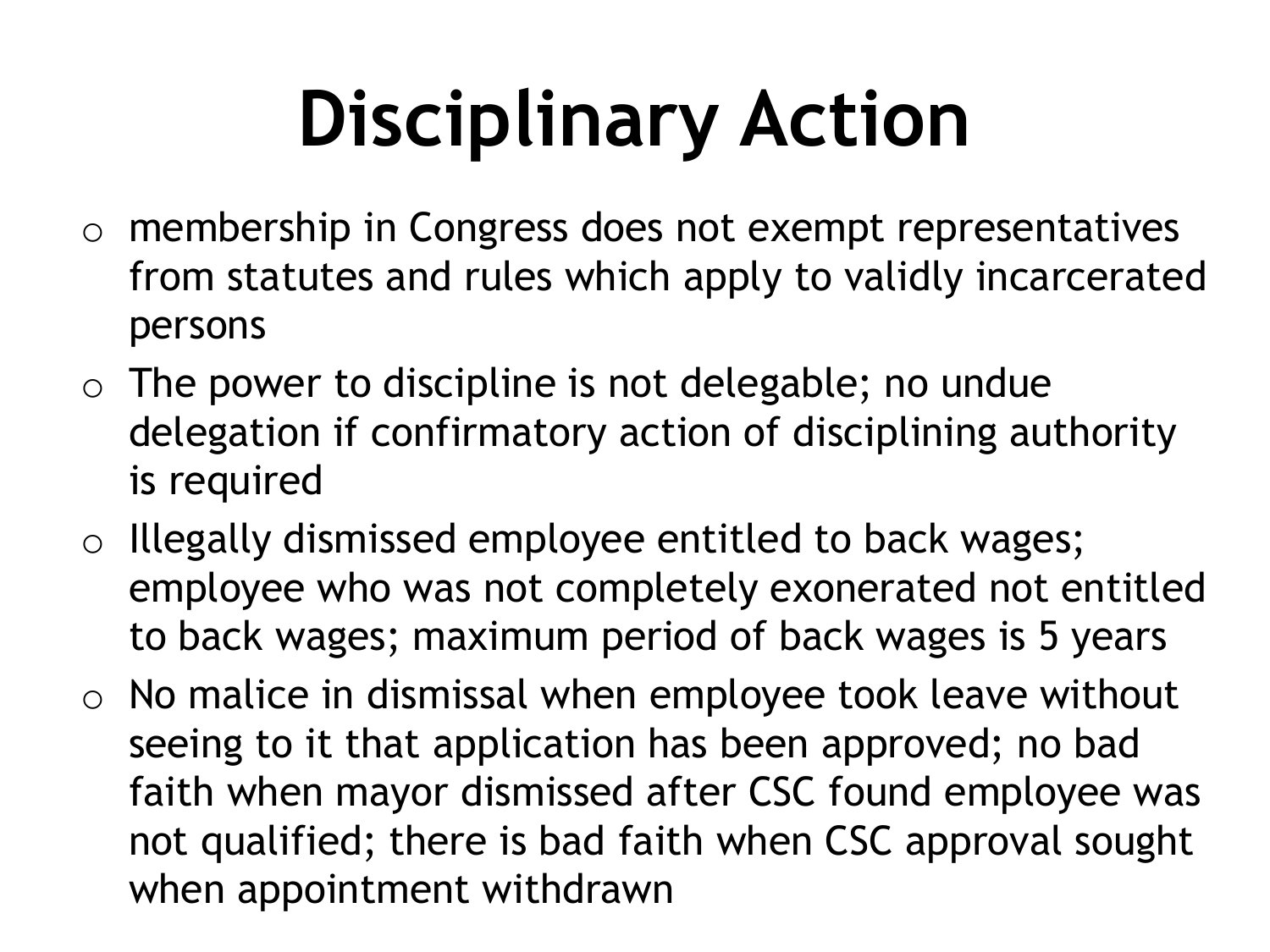- $\circ$  Preventive Suspension is not a penalty; time under preventive suspension not part of penalty of suspension
- o Public officer placed under preventive suspension not entitled to back wages in case of acquittal or conviction
- o Remedy for Preventive Suspension- either file a motion for reconsideration against the preventive suspension order by the disciplining authority, or elevate the preventive suspension order by appeal to the CSC within 15 days from receipt
- $\circ$  An officer who had no participation in an offense cannot be held liable; Final approving authority not necessarily liable unless knew anomaly
- $\circ$  A public officer who signed a contract without an appropriation and a certificate of availability of funds is personally liable for payment due the contract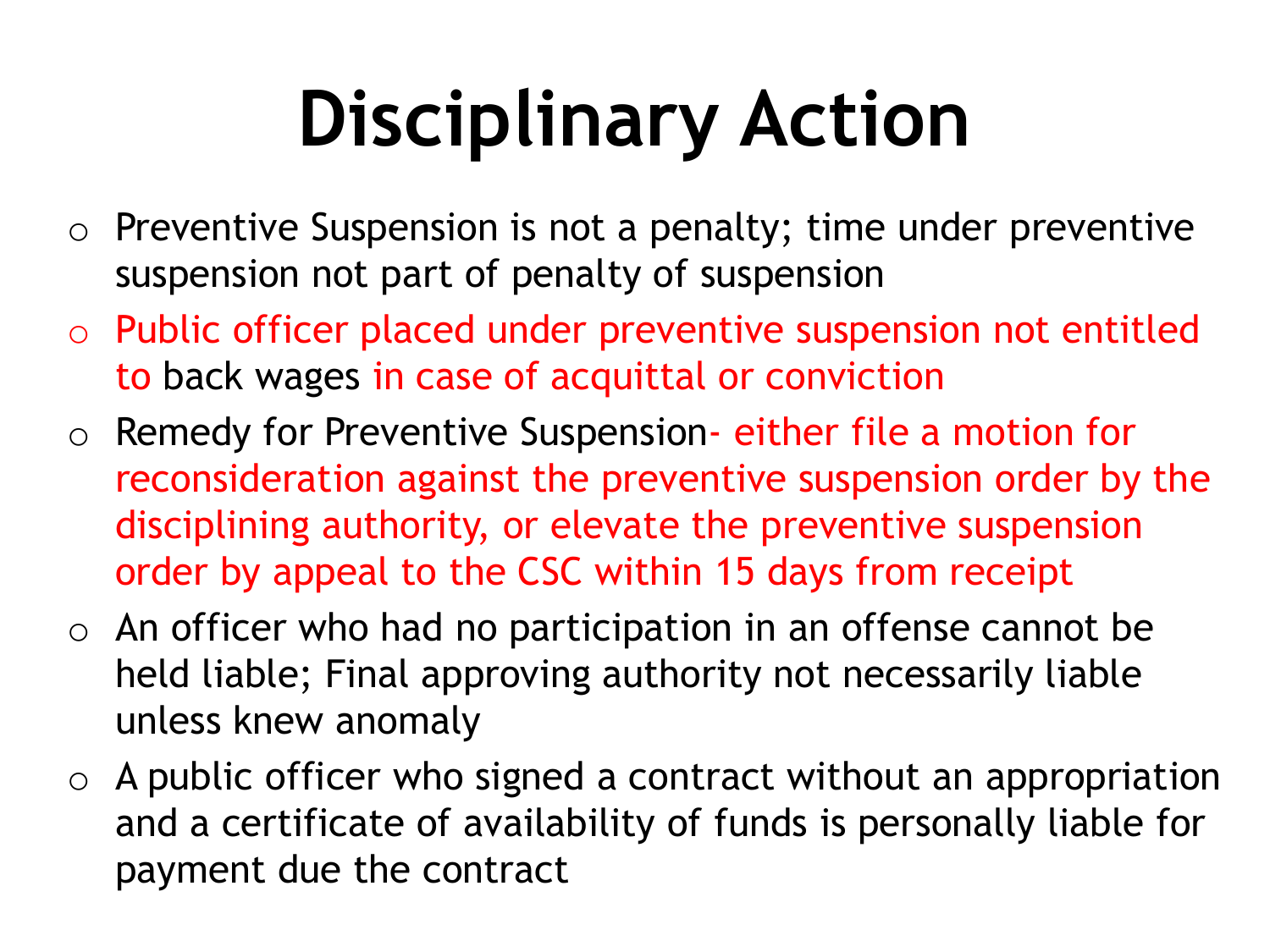- o act of causing damage or prejudice (absence supported by false medical certificate) cannot be classified as serious since the information falsified had no direct relation to her employment, thus, less serious dishonesty
- o Misconduct has been defined as "a transgression of some established and definite rule of action, more particularly, unlawful behavior or gross negligence by a public officer; Misconduct becomes grave if it "involves any of the additional elements of corruption, willful intent to violate the law or to disregard established rules, which must be established by substantial evidence; To be considered grave misconduct, the transgression must have been committed in bad faith. Malice is a necessary element in the offense of grave misconduct; elements of corruption, clear intent to violate the law or flagrant disregard of established rule are present. Otherwise, a misconduct is only simple
- o no concrete description of what specific acts constitute conduct prejudicial to the best interest of the service (e.g. delay in submitting financial reports)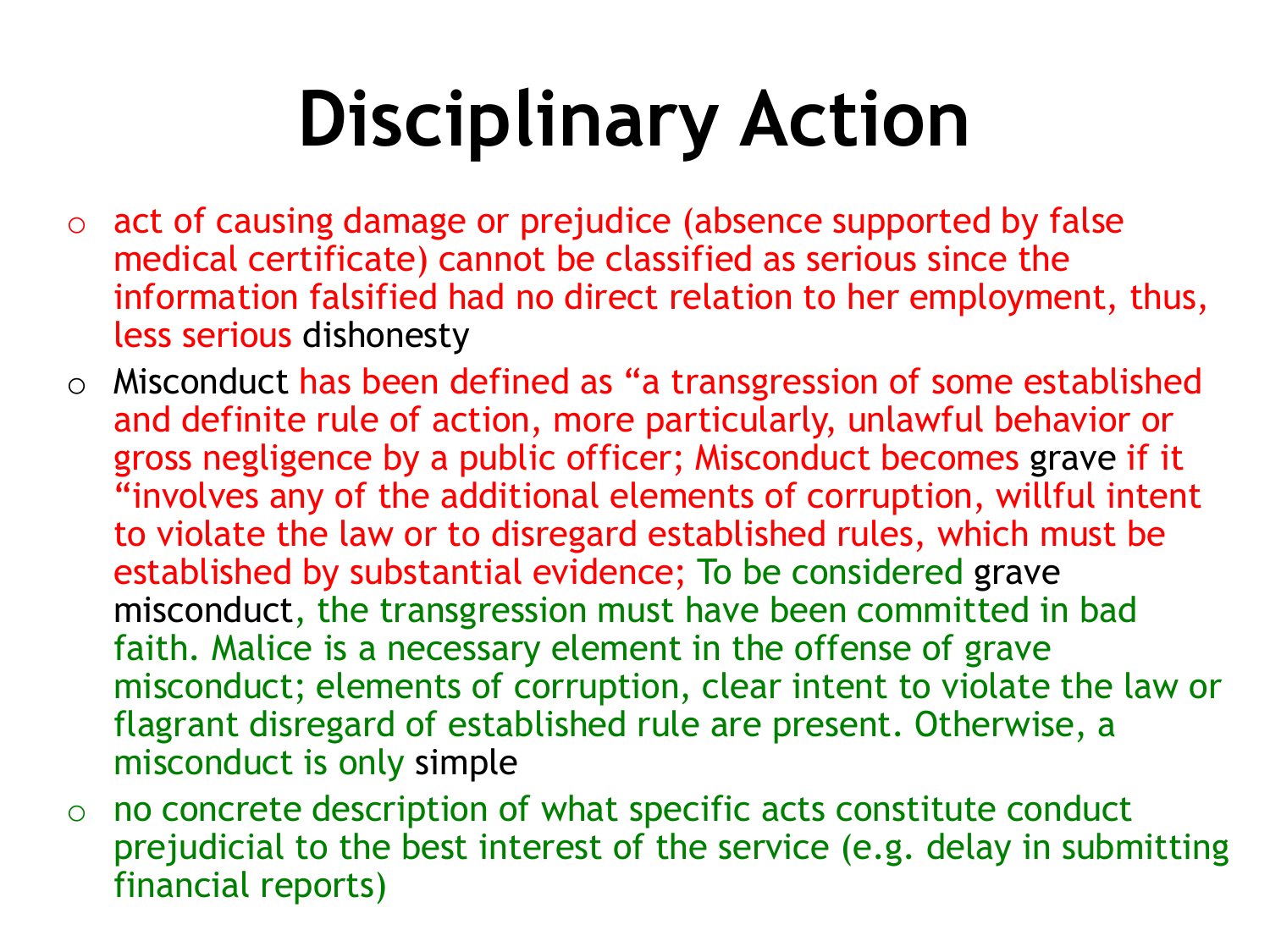- o misconduct should relate to or be connected with the performance of the official functions and duties of a public officer. In grave misconduct, as distinguished from simple misconduct, the elements of corruption, clear intent to violate the law or flagrant disregard of an established rule must be manifest
- o Misconduct affects performance of duties as an officer and not such only as affects his character as a private individual; dishonesty - concealment or distortion of truth in a matter of fact relevant to one's office or connected with the performance of his duty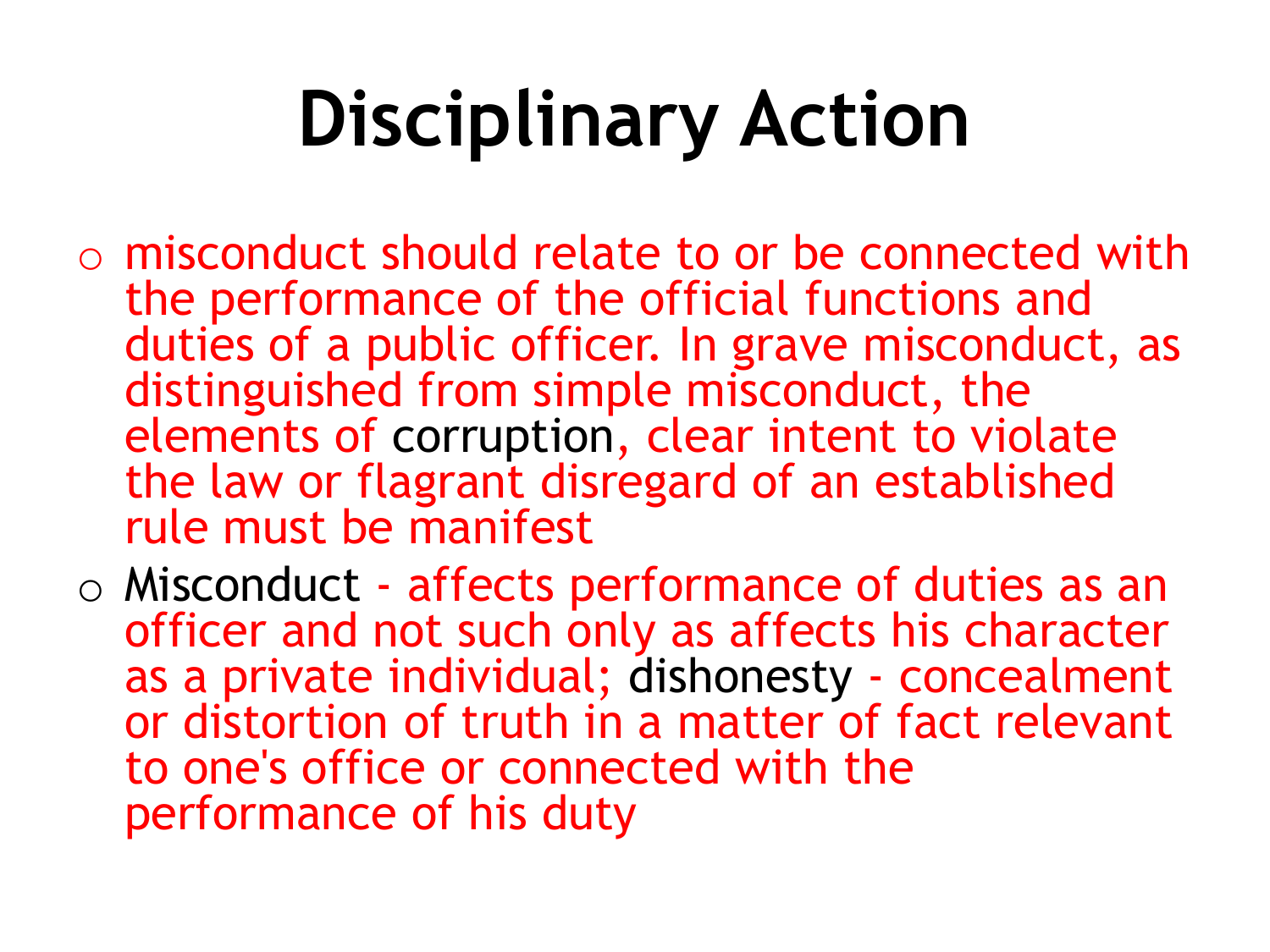- $\circ$  Gross neglect of duty or gross negligence refers to negligence characterized by the want of even slight care, acting or omitting to act in a situation where there is a duty to act, not inadvertently but willfully and intentionally, with a conscious indifference to consequences insofar as other persons may be affected. In cases involving public officials, there is gross negligence when a breach of duty is flagrant and palpable
- $\circ$  Plunder elements: (1) the offender is a public officer, who acts by himself or in connivance with members of his family, relatives by affinity or consanguinity, business associates, subordinates or other persons; (2) that he amasses, accumulates or acquires illgotten wealth through a combination or series of overt or criminal acts described in Section 1 (d)154 thereof; and (3)that the aggregate amount or total value of the ill-gotten wealth is at least 50M.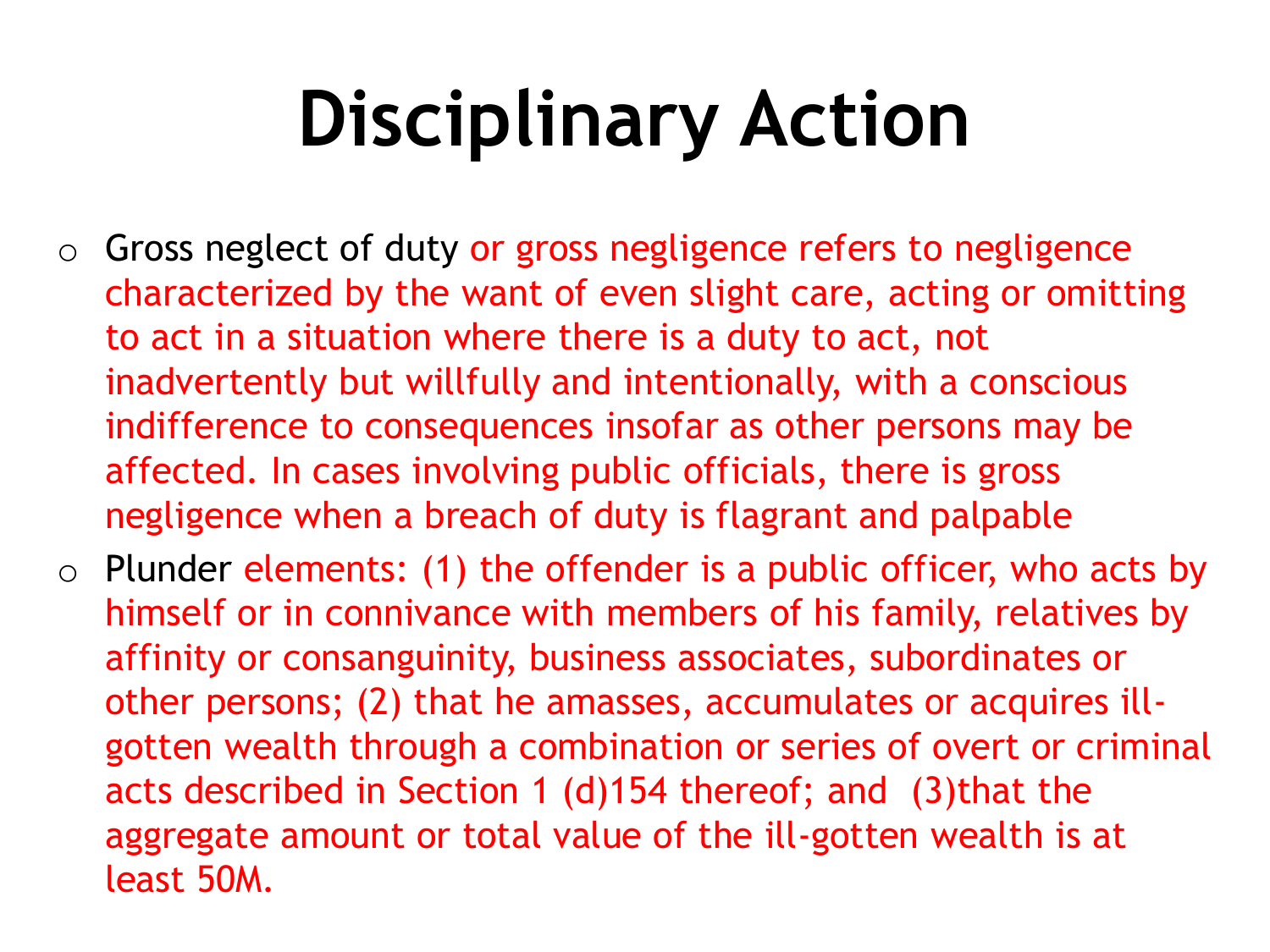o Violation of Section 3(e) [Undue Injury] of RA 3019 elements: (1) that the accused must be a public officer discharging administrative, judicial, or official functions (or a private individual acting in conspiracy with such public officers); (2) that he acted with manifest partiality, evident bad faith, or inexcusable negligence; and (3) that his action caused any undue injury to any party, including the government, or giving any private party unwarranted benefits, advantage, or preference in the discharge of his functions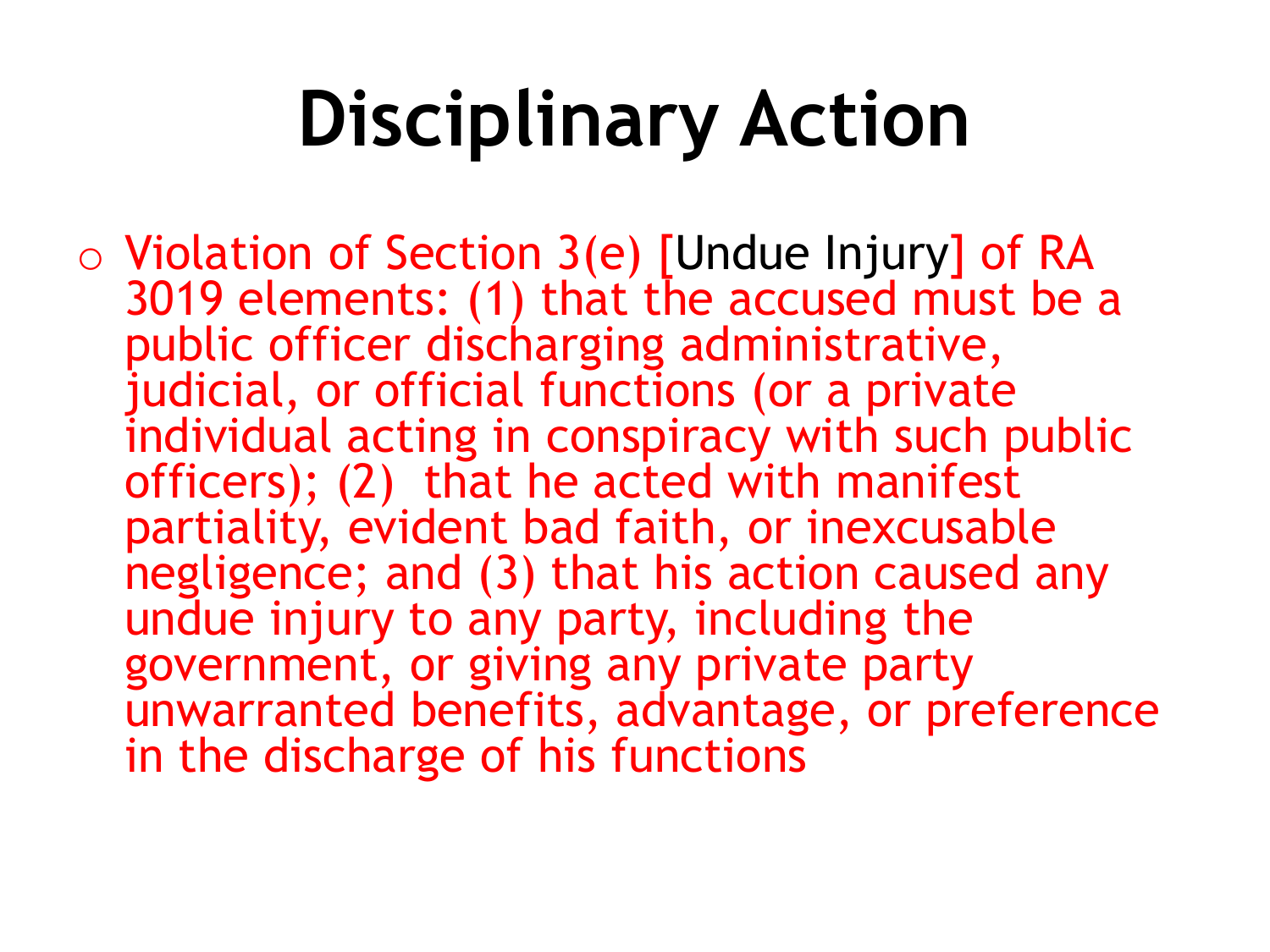#### **Procedure**

- $\circ$  Propriety of conducting a formal investigation is discretionary on the part of the hearing officer of the Office of the Ombudsman
- Without a formal charge and proper investigation on the charges imputed on the employee, there is a failure of due process
- $\circ$  An administrative case against a public officer must continue even if complainant files an affidavit of desistance
- o Death of public officer facing an administrative case does not preclude its continuation if respondent given a chance to be heard; Cessation from office by reason of resignation, death or retirement is not a ground to dismiss the case filed against the said officer or employee at the time that he was still in the public service, or render it moot and academic
- $\circ$  Public Officer who decided an administrative case cannot appeal in case of reversal of officer's decision
- $\circ$  Quantum of proof necessary in administrative cases is substantial evidence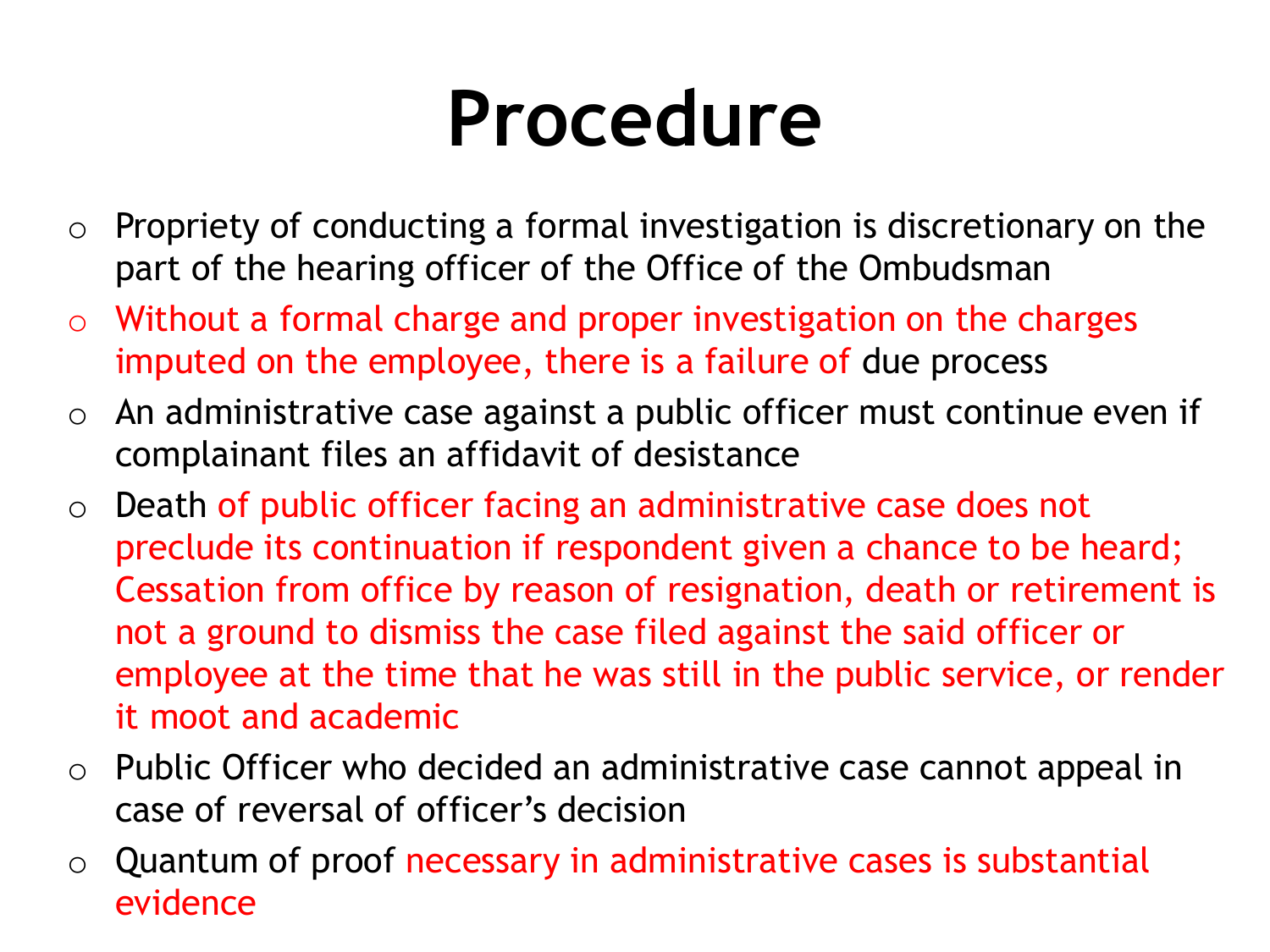#### **Impeachment**

- o Exclusive List: Only the President, Vice-President, the members of the Supreme Court, the members of the Constitutional Commissions and the Ombudsman are impeachable officers (Deputy Ombudsman excluded)
- o Single or Multiple Offenses in 1 Complaint: an impeachment complaint need not alleged only one impeachable
- $\circ$  1-year ban: Initiation of an impeachment complaint means the filing of the complaint and referral to the Committee on Justice; the term "to initiate' refers to the filing of the impeachment complaint coupled with Congress' taking initial action of the said complaint; simultaneous referral of the two impeachment complaints does not violate the one-year ban rule.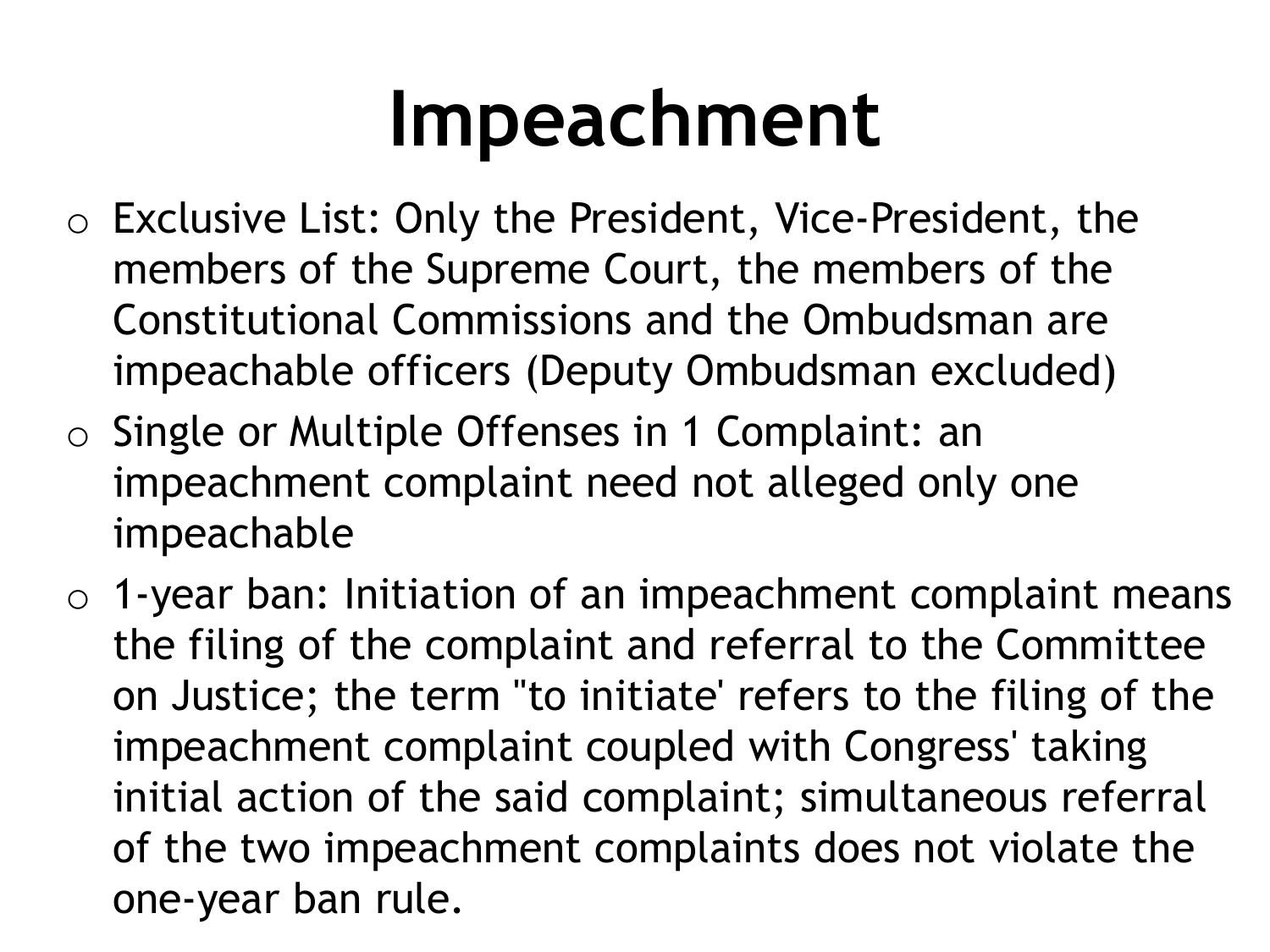### **Impeachment**

- $\circ$  constitutional provision provides for two things: first, judgment in impeachment is limited only to removal from office and disqualification from holding any other office in the government; and second, the party convicted may still be held liable under prosecution and punishment according to law
- o impeachment proceedings become moot and academic due to resignation; impeachment court becomes functus officio.
- o Can proceed independently and simultaneously with **quo warranto**; courts can inquire into validity of appointments even of impeachable officers (filing of SALN by Justices)